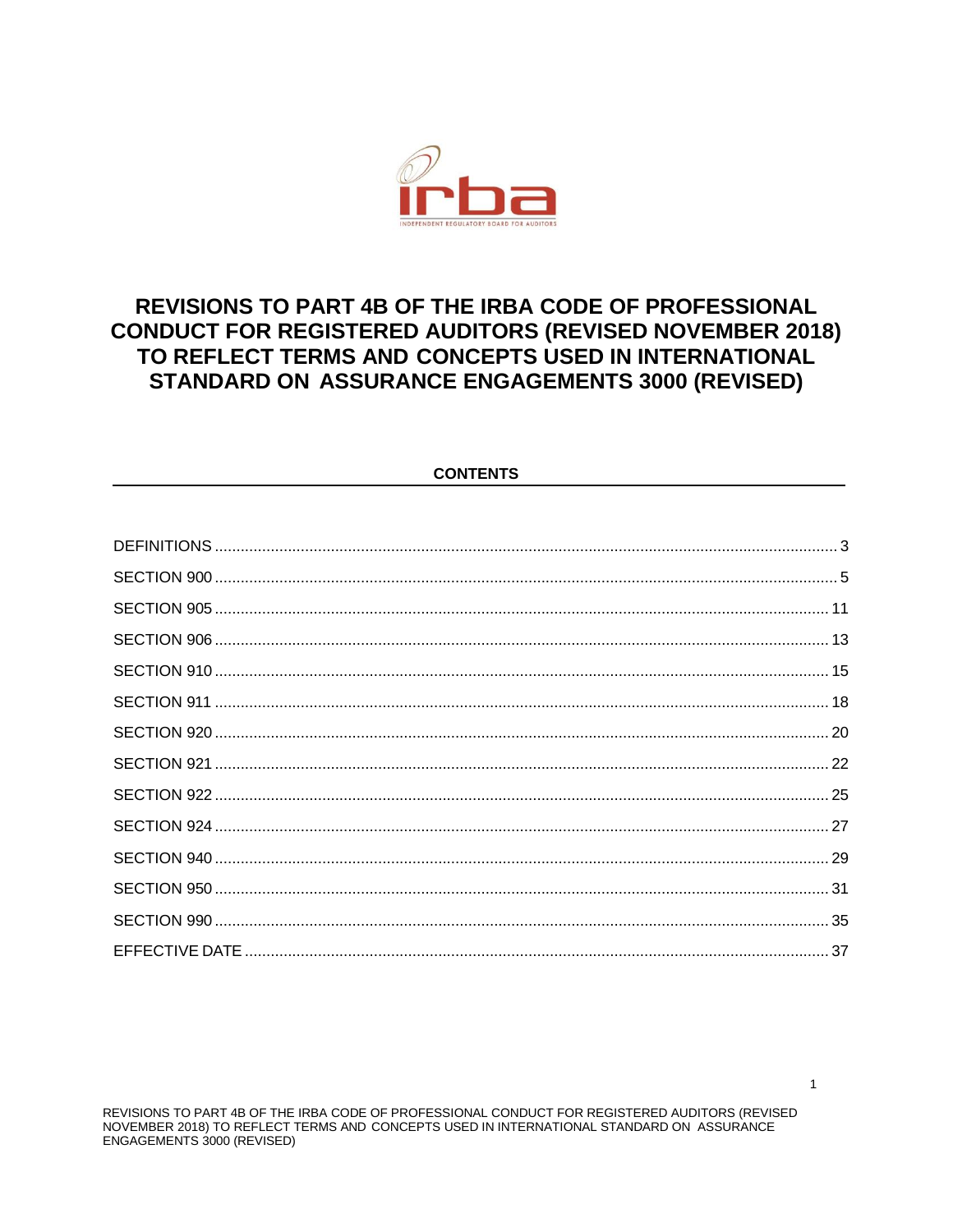Copyright © November 2020 by the Independent Regulatory Board for Auditors (IRBA). All rights reserved. Permission is granted to make copies of this work to achieve maximum exposure and feedback, provided that each copy bears the following credit line: "*Copyright © by the Independent Regulatory Board for Auditors. All rights reserved. Used with permission of the IRBA."* 

The proposed revisions to *this* Code are based on local requirements as per Part 4B of the IRBA Code of Professional Conduct for Registered Auditors (Revised November 2018)*.* The IRBA Code of Professional Conduct for Registered Auditors (Revised November 2018) adopted the *International Ethics Standards Board for Accountants (IESBA) Code of Ethics for Professional Accountants (Including International Independence Standards)* published by the International Federation of Accountants (IFAC), which is used with the permission of IFAC. South African adaptations to Part 4B are *underlined* and *in italics*.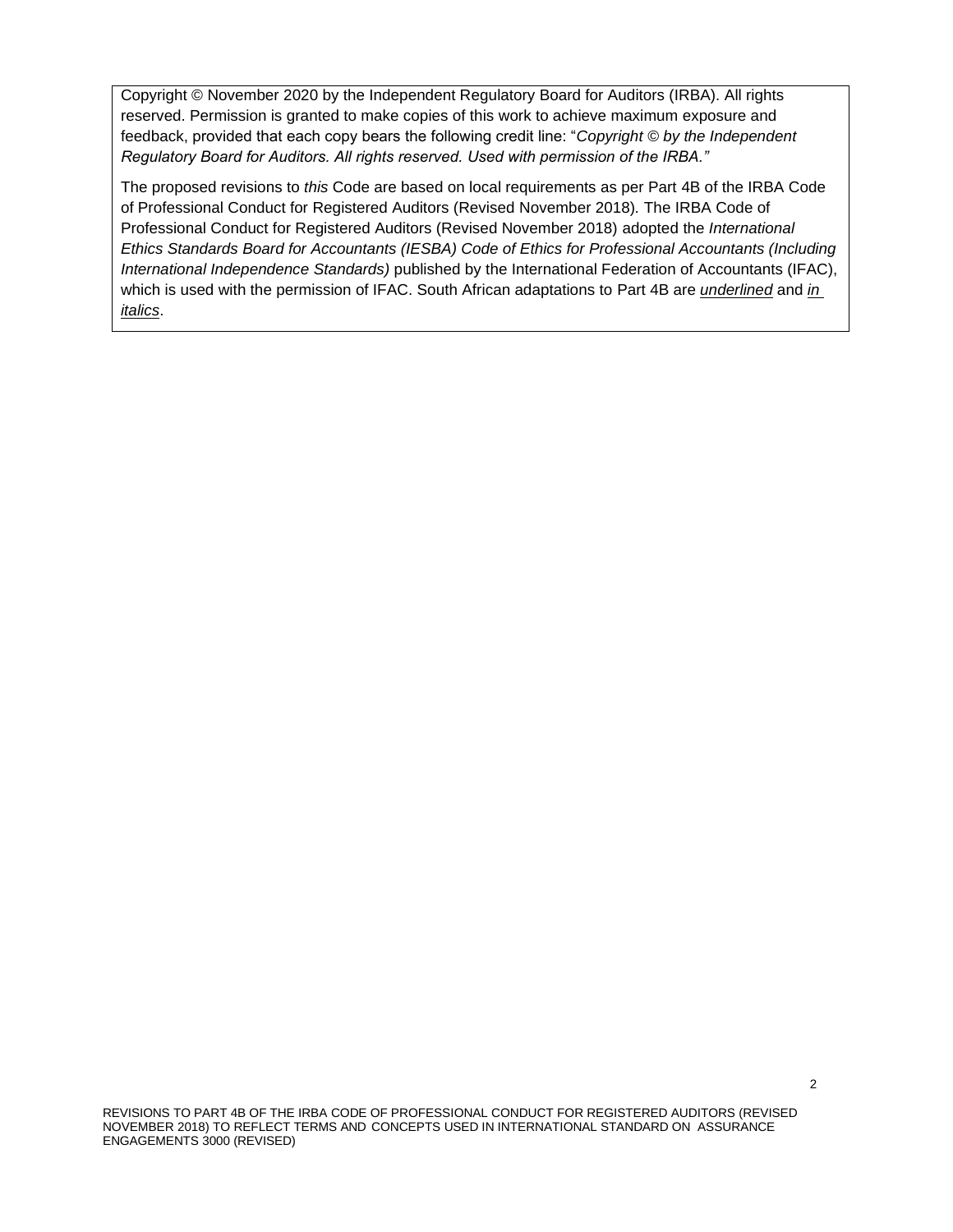# **DEFINITIONS**

In the *IRBA Code of Professional Conduct for Registered Auditors (Revised November 2018)*, the singular shall be construed as including the plural as well as the reverse, and the terms below have the following meanings assigned to them.

In these Definitions, explanations of defined terms are shown in regular font; italics are used for explanations of described terms which have a specific meaning in certain parts of the Code or for additional explanations of defined terms. References are also provided to terms described in the Code.

- Assurance client The responsible party and also, in an attestation engagement, the party taking responsibility for the subject matter information (who might be the same as the responsible party).
- Assurance engagement An engagement in which a *registered auditor* in public practice aims to obtain sufficient appropriate evidence in order to express a conclusion designed to enhance the degree of confidence of the intended users other than the responsible party about the subject matter information.

(ISAE 3000 (Revised) describes the elements and objectives of an assurance engagement conducted under that Standard, and the Assurance Framework provides a general description of assurance engagements to which *International Standards on Auditing* (ISAs), *International Standards on Review Engagements* (ISREs) and *International Standards on Assurance Engagements* (ISAEs) apply.)

*In Part 4B, the term 'assurance engagement' addresses assurance engagements other than audit engagements or review engagements.*

Attestation engagement An assurance engagement in which a party other than the *registered auditor* in public practice measures or evaluates the underlying subject matter against the criteria.

> A party other than the *registered auditor* also often presents the resulting subject matter information in a report or statement. In some cases, however, the subject matter information may be presented by the *registered auditor* in the assurance report. In an attestation engagement, the *registered auditor's* conclusion addresses whether the subject matter information is free from material misstatement.

The *registered auditor's* conclusion may be phrased in terms of:

- (i) The underlying subject matter and the applicable criteria;
- (ii) The subject matter information and the applicable criteria; or
- (iii) A statement made by the appropriate party.

Criteria **In an assurance engagement**, the benchmarks used to measure or evaluate the underlying subject matter. The "applicable criteria" are the criteria used for the particular engagement.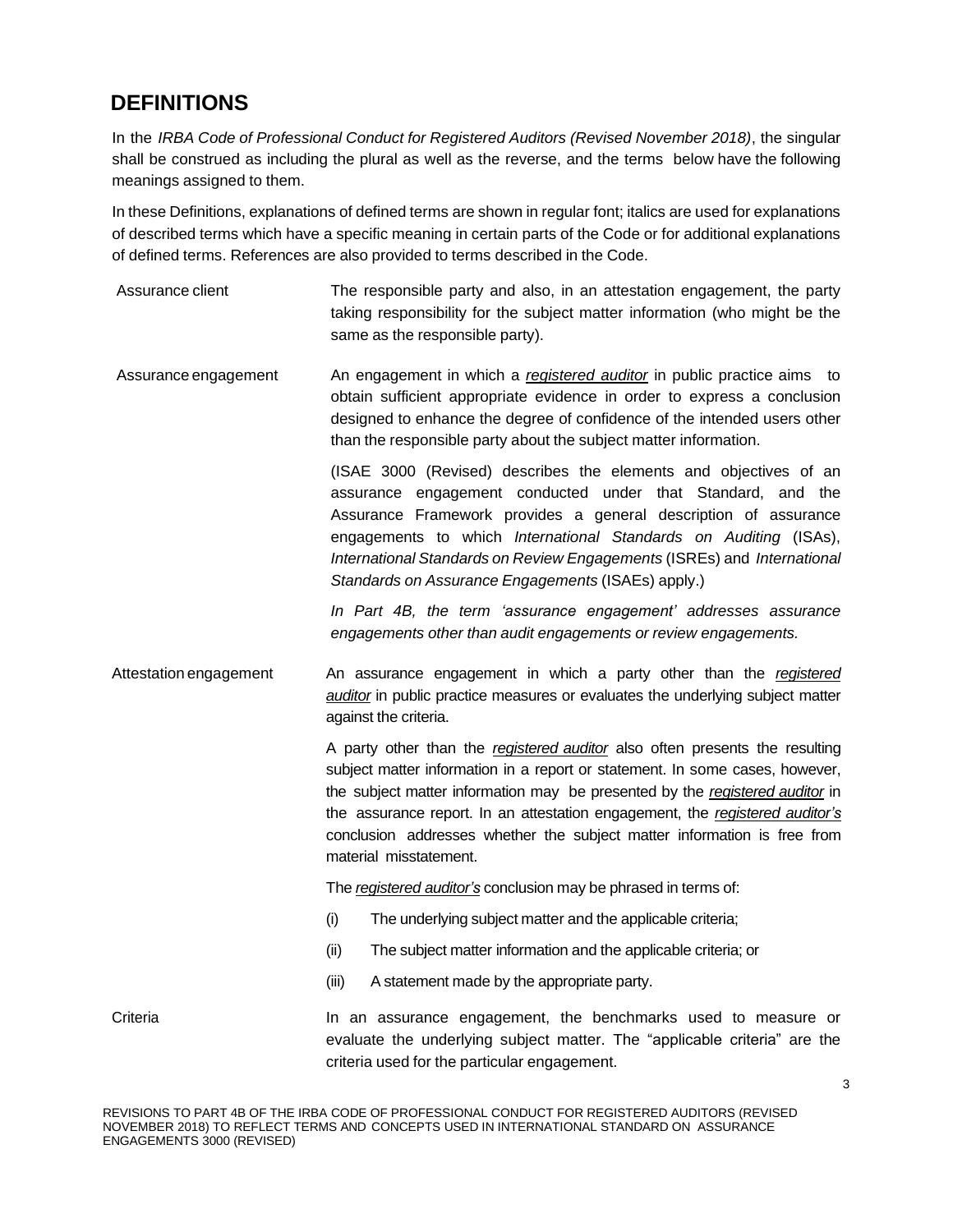- Direct engagement An assurance engagement in which the *registered auditor* in public practice measures or evaluates the underlying subject matter against the applicable criteria and the *registered auditor* presents the resulting subject matter information as part of, or accompanying, the assurance report. In a direct engagement, the *registered auditor's* conclusion addresses the reported outcome of the measurement or evaluation of the underlying subject matter against the criteria.
- Financial statements A structured representation of historical financial information, including related notes, intended to communicate an entity's economic resources or obligations at a point in time or the changes therein for a period of time in accordance with a financial reporting framework. The related notes ordinarily comprise a summary of significant accounting policies and other explanatory information. The term can relate to a complete set of financial statements, but it can also refer to a single financial statement, for example, a balance sheet, or a statement of revenues and expenses, and related explanatory notes.

*The term does not refer to specific elements, accounts or items of a financial statement*.

- Responsible party **In an assurance engagement**, the party responsible for the underlying subject matter.
- Subject matter information The outcome of the measurement or evaluation of the underlying subject matter against the criteria, i.e., the information that results from applying the criteria to the underlying subject matter.
- Underlying subject matter The phenomenon that is measured or evaluated by applying criteria.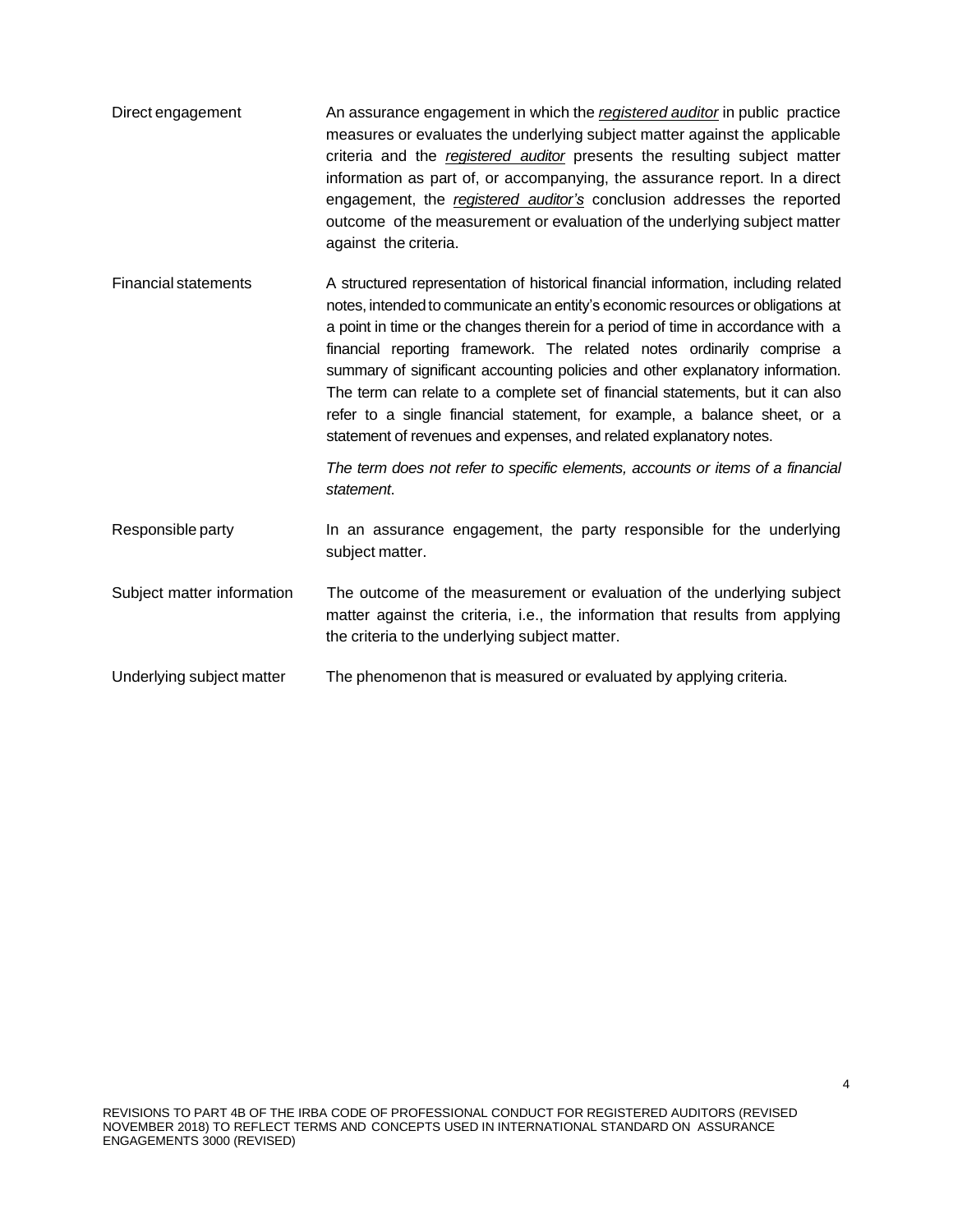# **APPLYING THE CONCEPTUAL FRAMEWORK TO INDEPENDENCE FOR ASSURANCE ENGAGEMENTS OTHER THAN AUDIT AND REVIEW ENGAGEMENTS**

# **Introduction**

## **General**

- 900.1 This Part applies to assurance engagements other than audit engagements and review engagements. Examples of such engagements include:
	- Assurance on an entity's key performance indicators.
	- Assurance on an entity's compliance with law or regulation.
	- Assurance on performance criteria, such as value for money, achieved by a public sector body.
	- Assurance on the effectiveness of an entity's system of internal control.
	- Assurance on an entity's greenhouse gas statement.
	- An audit of specific elements, accounts or items of a financial statement.
- 900.2 In this Part, the term "*registered auditor*" refers to individual *registered auditors* in public practice and their firms.
- 900.3 ISQC 1 requires a firm to establish policies and procedures designed to provide it with reasonable assurance that the firm, its personnel and, where applicable, others subject to independence requirements maintain independence where required by relevant ethics standards*.* In addition, ISAEs and ISAs establish responsibilities for engagement partners and engagement teams at the level of the engagement. The allocation of responsibilities within a firm will depend on its size, structure and organisation. Many of the provisions of Part 4B do not prescribe the specific responsibility of individuals within the firm for actions related to independence, instead referring to "firm" for ease of reference. Firms assign responsibility for a particular action to an individual or a group of individuals (such as an assurance team) in accordance with ISQC 1. Additionally, an individual *registered auditor* remains responsible for compliance with any provisions that apply to that *registered auditor's* activities, interests or relationships.
- 900.4 Independence is linked to the principles of objectivity and integrity. It comprises:
	- (a) Independence of mind the state of mind that permits the expression of a conclusion without being affected by influences that compromise professional judgment, thereby allowing an individual to act with integrity, and exercise objectivity and professional scepticism.
	- (b) Independence in appearance the avoidance of facts and circumstances that are so significant that a reasonable and informed third party would be likely to conclude that a firm's or an assurance team member's integrity, objectivity or professional scepticism has been compromised.

In this Part, references to an individual or firm being "independent" mean that the individual or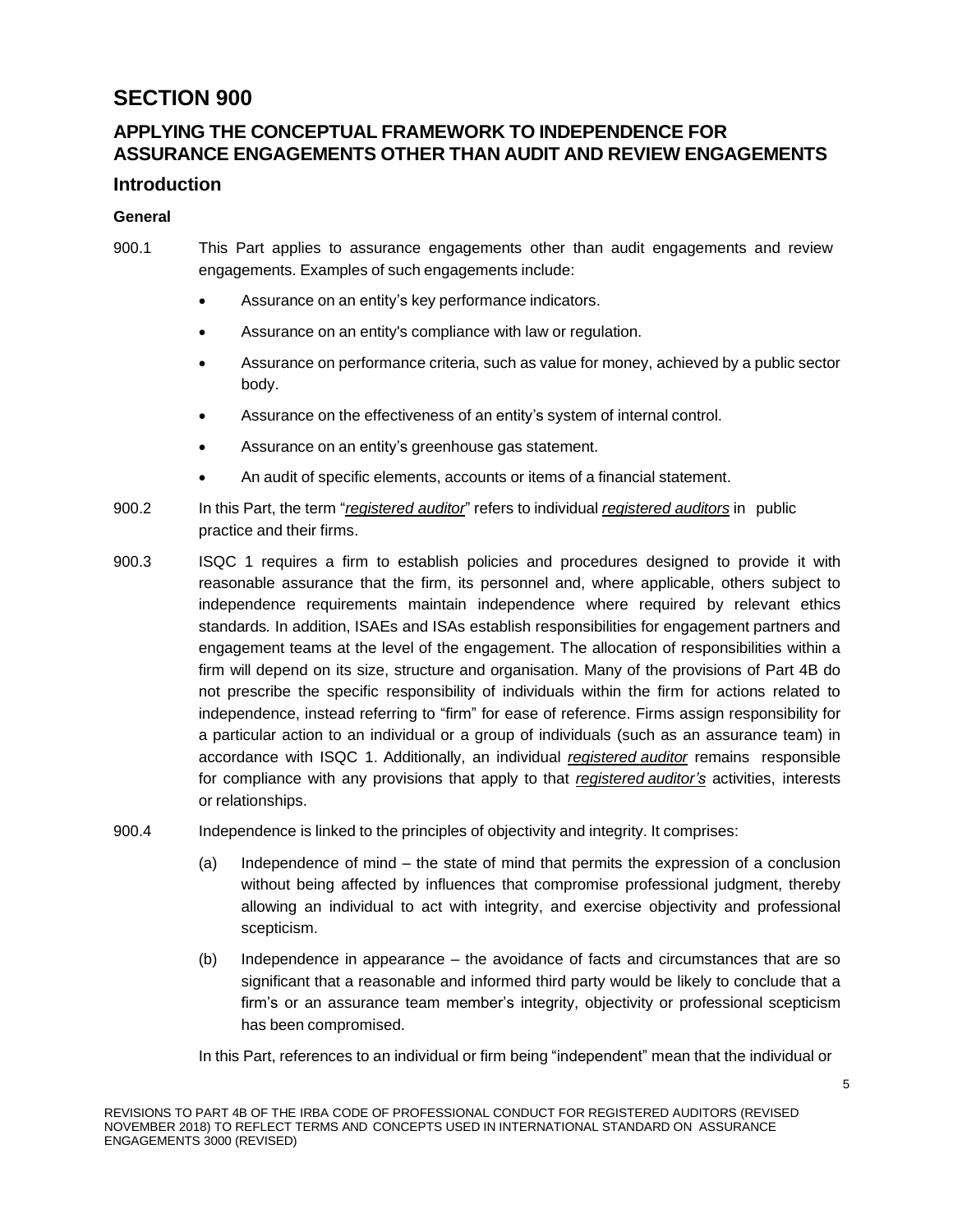firm has complied with the provisions of this Part.

- 900.5 When performing assurance engagements, the Code requires firms to comply with the fundamental principles and be independent. This Part sets out specific requirements and application material on how to apply the conceptual framework to maintain independence when performing assurance engagements other than audit or review engagements. The conceptual framework set out in Section 120 applies to independence as it does to the fundamental principles set out in Section 110.
- 900.6 This Part describes:
	- (a) Facts and circumstances, including professional activities, interests and relationships, that create or might create threats to independence;
	- (b) Potential actions, including safeguards, that might be appropriate to address any such threats; and
	- (c) Some situations where the threats cannot be eliminated or there can be no safeguards to reduce the threats to an acceptable level.

#### **Description of Assurance Engagements**

- 900.7 In an assurance engagement, the firm aims to obtain sufficient appropriate evidence in order to express a conclusion designed to enhance the degree of confidence of the intended users other than the responsible party about the subject matter information. ISAE 3000 (Revised) describes the elements and objectives of an assurance engagement conducted under that Standard, and the Assurance Framework provides a general description of assurance engagements. An assurance engagement might either be an attestation engagement or a direct engagement.
- 900.8 In this Part, the term 'assurance engagement' refers to assurance engagements other than audit engagements and review engagements.

#### **Reports that Include a Restriction on Use and Distribution**

900.9 An assurance report might include a restriction on use and distribution. If it does and the conditions set out in Section 990 are met, then the independence requirements in this Part may be modified as provided in Section 990.

#### **Audit and Review Engagements**

900.10 Independence standards for audit and review engagements are set out in Part 4A – *Independence for Audit and Review Engagements*. If a firm performs both an assurance engagement and an audit or review engagement for the same client, the requirements in Part 4A continue to apply to the firm, a network firm and the audit or review team members.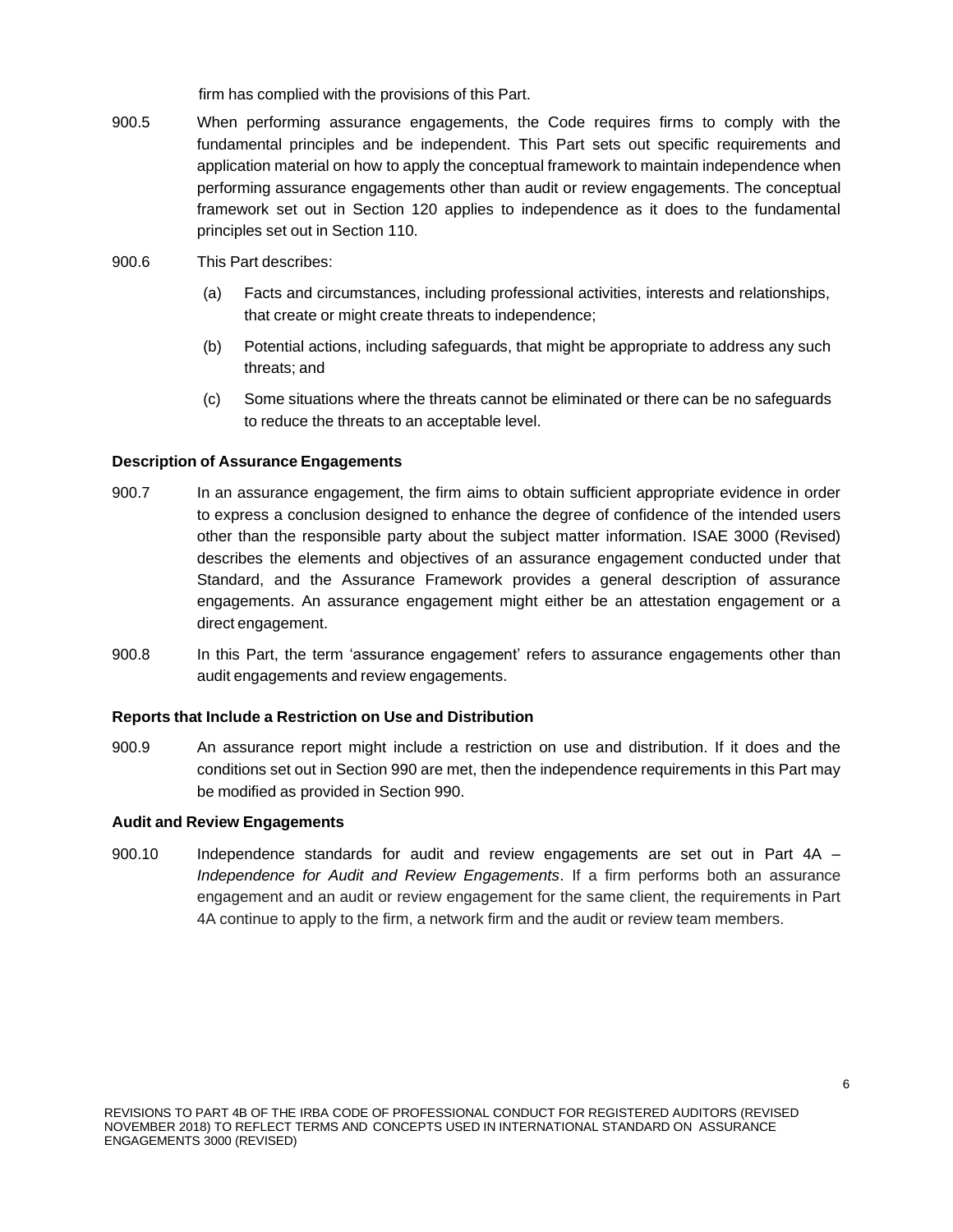## **Requirements and Application Material**

### **General**

- **R900.11** A firm performing an assurance engagement shall be independent of the assurance client.
- 900.11 A1 For the purposes of this Part, the assurance client in an assurance engagement is the responsible party and also, in an attestation engagement, the party taking responsibility for the subject matter information (who might be the same as the responsible party).
- 900.11 A2 The roles of the parties involved in an assurance engagement might differ and affect the application of the independence provisions in this Part. In the majority of attestation engagements, the responsible party and the party taking responsibility for the subject matter information are the same. This includes those circumstances where the responsible party involves another party to measure or evaluate the underlying subject matter against the criteria (the measurer or evaluator) where the responsible party takes responsibility for the subject matter information as well as the underlying subject matter. However, the responsible party or the engaging party might appoint another party to prepare the subject matter information on the basis that this party is to take responsibility for the subject matter information. In this circumstance, the responsible party and the party responsible for the subject matter information are both assurance clients for the purposes of this Part.
- 900.11 A3 In addition to the responsible party and, in an attestation engagement, the party taking responsibility for the subject matter information, there might be other parties in relation to the engagement. For example, there might be a separate engaging party or a party who is a measurer or evaluator other than the party taking responsibility for the subject matter information. In these circumstances, applying the conceptual framework requires the *registered auditor* to identify and evaluate threats to the fundamental principles created by any interests or relationships with such parties, including whether any conflicts of interest might exist as described in Section 310.
- **R900.12** A firm shall apply the conceptual framework set out in Section 120 to identify, evaluate and address threats to independence in relation to an assurance engagement.

#### *Multiple Responsible Parties and Parties Taking Responsibility for the Subject Matter Information*

- 900.13 A1 In some assurance engagements, whether an attestation engagement or direct engagement, there might be several responsible parties or, in an attestation engagement, several parties taking responsibility for the subject matter information. In determining whether it is necessary to apply the provisions in this Part to each individual responsible party or each individual party taking responsibility for the subject matter information in such engagements, the firm may take into account certain matters. These matters include whether an interest or relationship between the firm, or an assurance team member, and a particular responsible party or party taking responsibility for the subject matter information would create a threat to independence that is not trivial and inconsequential in the context of the subject matter information. This determination will take into account factors such as:
	- (a) The materiality of the underlying subject matter or subject matter information for which the particular party is responsible in the context of the overall assurance engagement.

REVISIONS TO PART 4B OF THE IRBA CODE OF PROFESSIONAL CONDUCT FOR REGISTERED AUDITORS (REVISED NOVEMBER 2018) TO REFLECT TERMS AND CONCEPTS USED IN INTERNATIONAL STANDARD ON ASSURANCE ENGAGEMENTS 3000 (REVISED)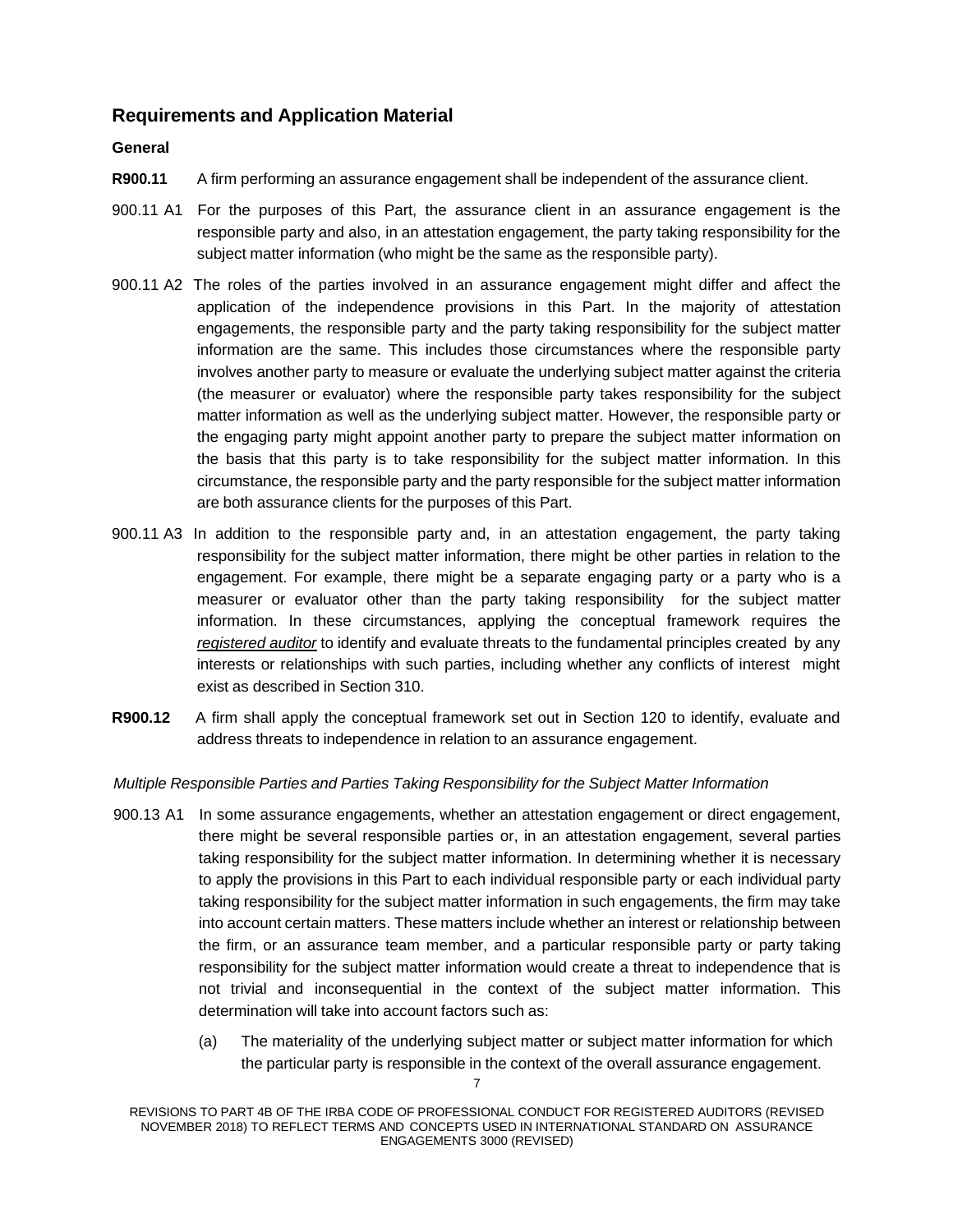(b) The degree of public interest associated with the assurance engagement.

If the firm determines that the threat created by any such interest or relationship with a particular party would be trivial and inconsequential, it might not be necessary to apply all of the provisions of this section to that party.

### **Network Firms**

- **R900.14** When a firm knows or has reason to believe that interests and relationships of a network firm create a threat to the firm's independence, the firm shall evaluate and address any such threat.
- 900.14 A1 Network firms are discussed in paragraphs 400.50 A1 to 400.54 A1.

### **Related Entities**

**R900.15** When the assurance team knows or has reason to believe that a relationship or circumstance involving a related entity of the assurance client is relevant to the evaluation of the firm's independence from the client, the assurance team shall include that related entity when identifying, evaluating and addressing threats to independence.

### **[Paragraphs 900.16 to 900.29 are intentionally left blank]**

#### **Period During which Independence is Required**

- **R900.30** Independence, as required by this Part, shall be maintained during both:
	- (a) The engagement period; and
	- (b) The period covered by the subject matter information.
- 900.30 A1 The engagement period starts when the assurance team begins to perform assurance services with respect to the particular engagement. The engagement period ends when the assurance report is issued. When the engagement is of a recurring nature, it ends at the later of the notification by either party that the professional relationship has ended or the issuance of the final assurance report.
- **R900.31** If an entity becomes an assurance client during or after the period covered by the subject matter information on which the firm will express a conclusion, the firm shall determine whether any threats to independence are created by:
	- **(a)** Financial or business relationships with the assurance client during or after the period covered by the subject matter information but before accepting the assurance engagement; or
	- **(b)** Previous services provided to the assurance client.
- **R900.32** Threats to independence are created if a non-assurance service was provided to the assurance client during, or after the period covered by the subject matter information, but before the assurance team begins to perform assurance services, and the service would not be permitted during the engagement period. In such circumstances, the firm shall evaluate and address any threat to independence created by the service. If the threats are not at an acceptable level, the firm shall only accept the assurance engagement if the threats are reduced to an acceptable level.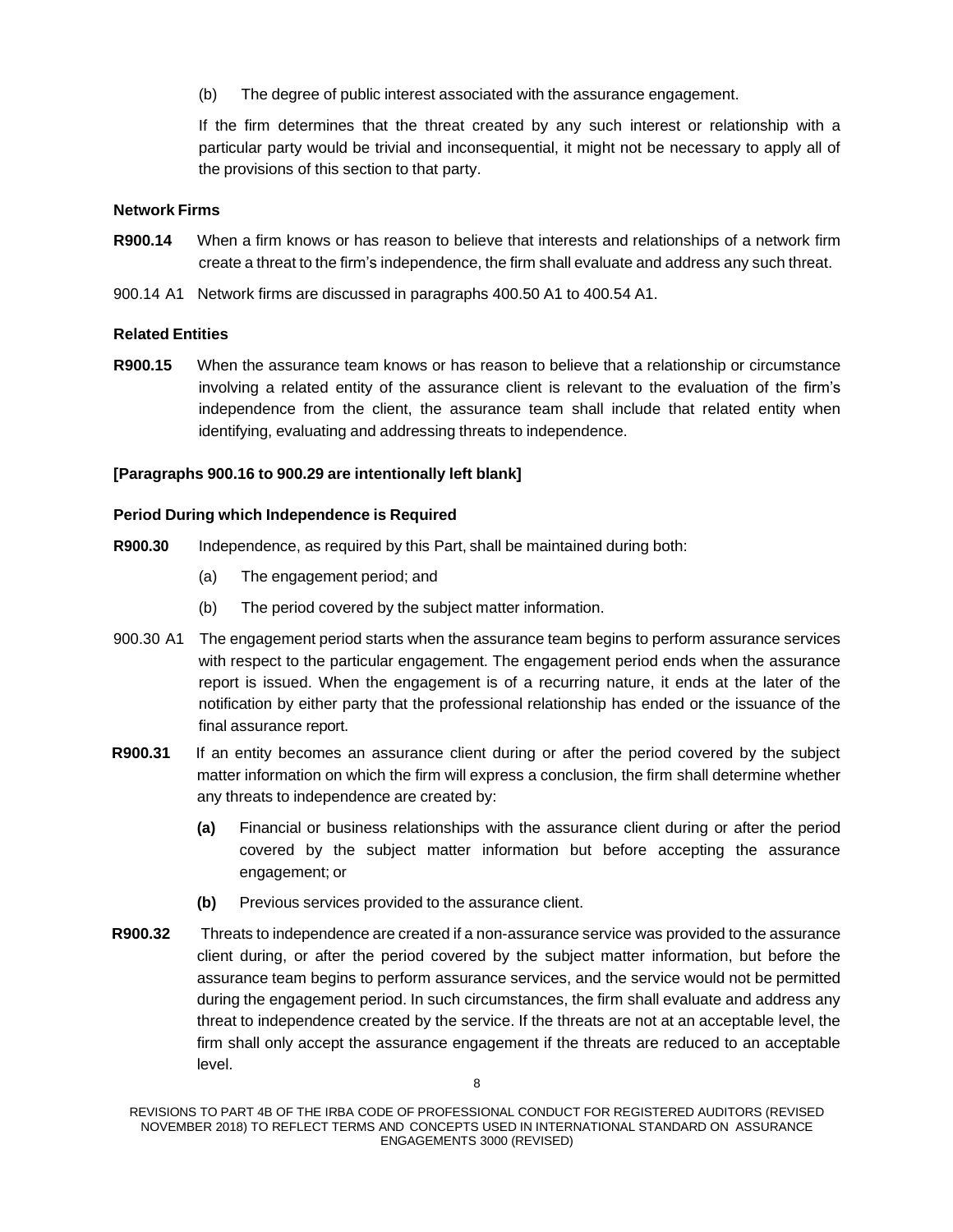- 900.32 A1 Examples of actions that might be safeguards to address such threats include:
	- Using professionals who are not assurance team members to perform the service.
	- Having an appropriate reviewer review the assurance and non-assurance work as appropriate.
- **R900.33** If a non-assurance service that would not be permitted during the engagement period has not been completed and it is not practical to complete or end the service before the commencement of professional services in connection with the assurance engagement, the firm shall only accept the assurance engagement if:
	- **(a)** The firm is satisfied that:
		- **(i)** The non-assurance service will be completed within a short period of time; or
		- **(ii)** The client has arrangements in place to transition the service to another provider within a short period of time;
	- **(b)** The firm applies safeguards when necessary during the service period; and
	- **(c)** The firm discusses the matter with those charged with governance.

### **[Paragraphs 900.34 to 900.39 are intentionally left blank]**

#### **General Documentation of Independence for Assurance Engagements**

- **R900.40** A firm shall document conclusions regarding compliance with this Part, and the substance of any relevant discussions that support those conclusions. In particular:
	- **(a)** When safeguards are applied to address a threat, the firm shall document the nature of the threat and the safeguards in place or applied; and
	- **(b)** When a threat required significant analysis and the firm concluded that the threat was already at an acceptable level, the firm shall document the nature of the threat and the rationale for the conclusion.
- 900.40 A1 Documentation provides evidence of the firm's judgments in forming conclusions regarding compliance with this Part. However, a lack of documentation does not determine whether a firm considered a particular matter or whether the firm is independent.

#### **[Paragraphs 900.41 to 900.49 are intentionally left blank]**

#### **Breach of an Independence Provision for Assurance Engagements**

#### *When a Firm Identifies a Breach*

- **R900.50** If a firm concludes that a breach of a requirement in this Part has occurred, the firm shall:
	- **(a)** End, suspend or eliminate the interest or relationship that created the breach;
	- **(b)** Evaluate the significance of the breach and its impact on the firm's objectivity and ability to issue an assurance report; and
	- **(c)** Determine whether action can be taken that satisfactorily addresses the consequences of the breach.

REVISIONS TO PART 4B OF THE IRBA CODE OF PROFESSIONAL CONDUCT FOR REGISTERED AUDITORS (REVISED NOVEMBER 2018) TO REFLECT TERMS AND CONCEPTS USED IN INTERNATIONAL STANDARD ON ASSURANCE ENGAGEMENTS 3000 (REVISED)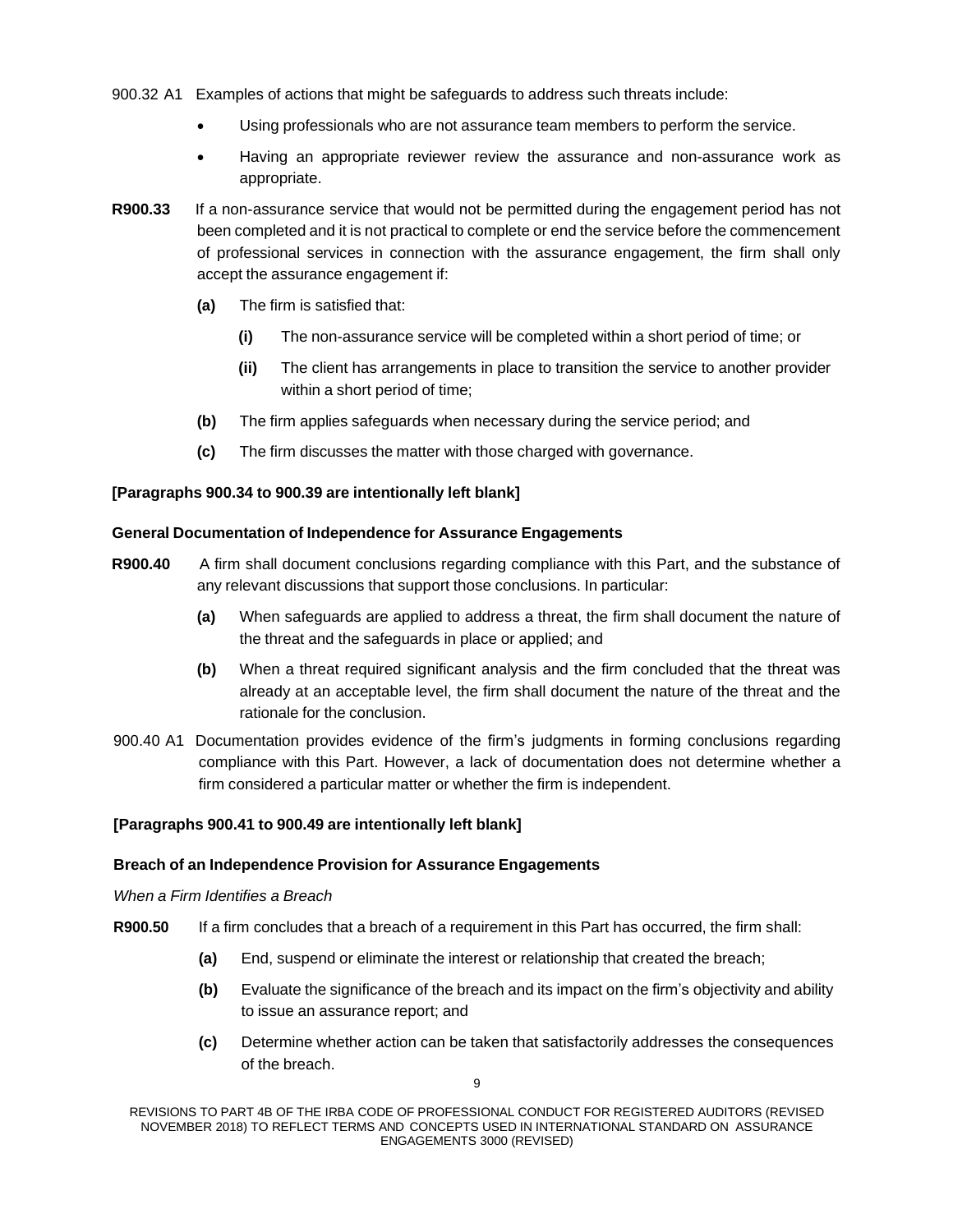In making this determination, the firm shall exercise professional judgment and take into account whether a reasonable and informed third party would be likely to conclude that the firm's objectivity would be compromised, and therefore, the firm would be unable to issue an assurance report.

- **R900.51** If the firm determines that action cannot be taken to address the consequences of the breach satisfactorily, the firm shall, as soon as possible, inform the party that engaged the firm or those charged with governance, as appropriate. The firm shall also take the steps necessary to end the assurance engagement in compliance with any applicable legal or regulatory requirements relevant to ending the assurance engagement.
- **R900.52** If the firm determines that action can be taken to address the consequences of the breach satisfactorily, the firm shall discuss the breach and the action it has taken or proposes to take with the party that engaged the firm or those charged with governance, as appropriate. The firm shall discuss the breach and the proposed action on a timely basis, taking into account the circumstances of the engagement and the breach.
- **R900.53** If the party that engaged the firm does not, or those charged with governance do not concur that the action proposed by the firm in accordance with paragraph R900.50(c) satisfactorily addresses the consequences of the breach, the firm shall take the steps necessary to end the assurance engagement in compliance with any applicable legal or regulatory requirements relevant to ending the assurance engagement.

#### *Documentation*

- **R900.54** In complying with the requirements in paragraphs R900.50 to R900.53, the firm shall document:
	- **(a)** The breach;
	- **(b)** The actions taken;
	- **(c)** The key decisions made; and
	- **(d)** All the matters discussed with the party that engaged the firm or those charged with governance.
- **R900.55** If the firm continues with the assurance engagement, it shall document:
	- **(a)** The conclusion that, in the firm's professional judgment, objectivity has not been compromised; and
	- **(b)** The rationale for why the action taken satisfactorily addressed the consequences of the breach so that the firm could issue an assurance report.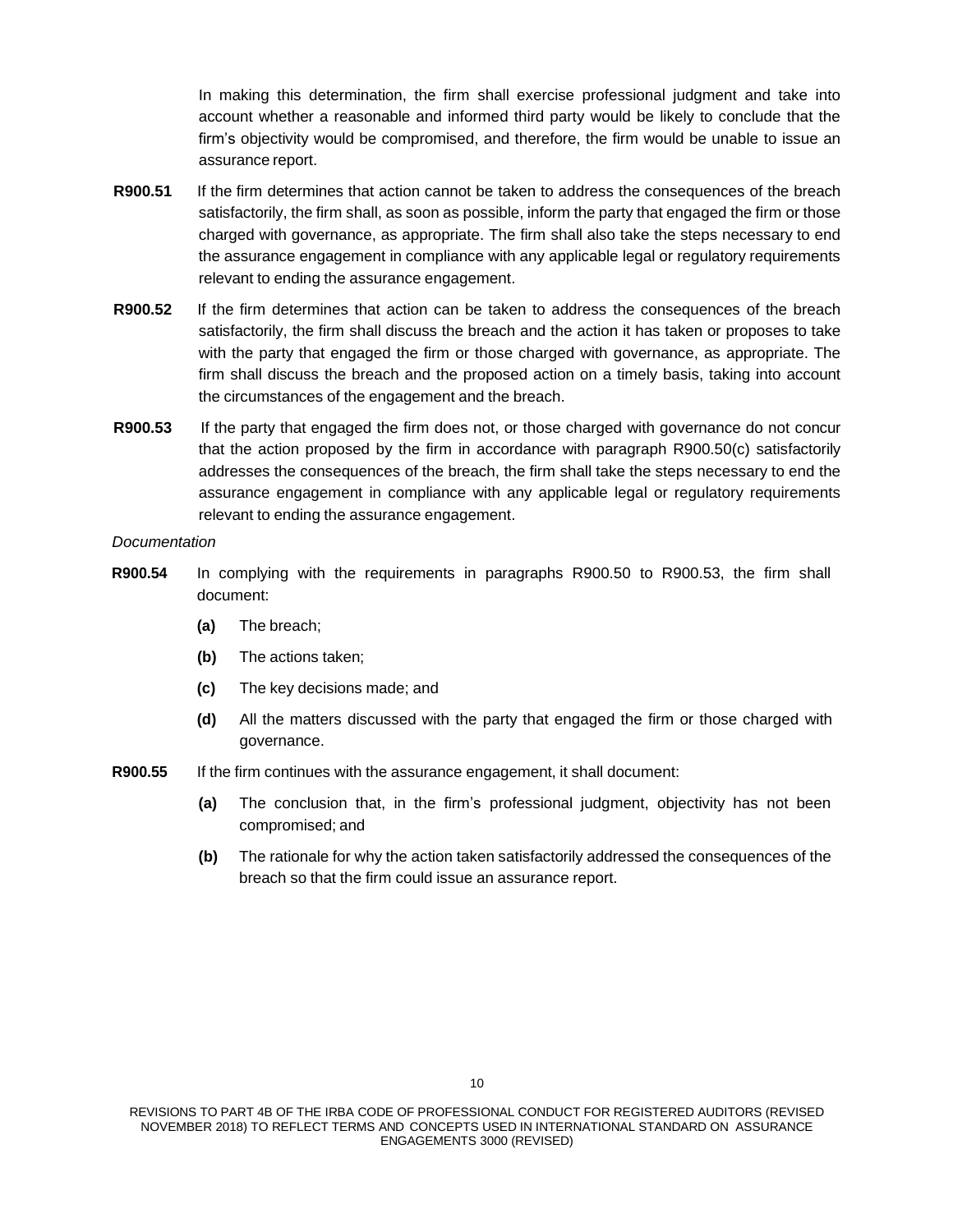# **FEES**

## **Introduction**

- 905.1 Firms are required to comply with the fundamental principles, be independent and apply the conceptual framework set out in Section 120 to identify, evaluate and address threats to independence.
- 905.2 The nature and level of fees or other types of remuneration might create a self-interest or intimidation threat. This section sets out specific requirements and application material relevant to applying the conceptual framework in such circumstances.

## **Requirements and Application Material**

### **Fees―Relative Size**

- 905.3 A1 When the total fees generated from an assurance client by the firm expressing the conclusion in an assurance engagement represent a large proportion of the total fees of that firm, the dependence on that client and concern about losing the client create a self-interest or intimidation threat.
- 905.3 A2 Factors that are relevant in evaluating the level of such threats include:
	- The operating structure of the firm.
	- Whether the firm is well established or new.
	- The significance of the client qualitatively and/or quantitatively to the firm.
- 905.3 A3 An example of an action that might be a safeguard to address such a self-interest or intimidation threat is increasing the client base in the firm to reduce dependence on the assurance client.
- 905.3 A4 A self-interest or intimidation threat is also created when the fees generated by the firm from an assurance client represent a large proportion of the revenue from an individual partner's clients.
- 905.3 A5 Examples of actions that might be safeguards to address such a self-interest or intimidation threat include:
	- Increasing the client base of the partner to reduce dependence on the assurance client.
	- Having an appropriate reviewer who was not an assurance team member review the work.

#### **Fees―Overdue**

905.4 A1 A self-interest threat might be created if a significant part of fees is not paid before the assurance report, if any, for the following period is issued. It is generally expected that the firm will require payment of such fees before any such report is issued. The requirements and application material set out in Section 911 with respect to loans and guarantees might also apply to situations where such unpaid fees exist.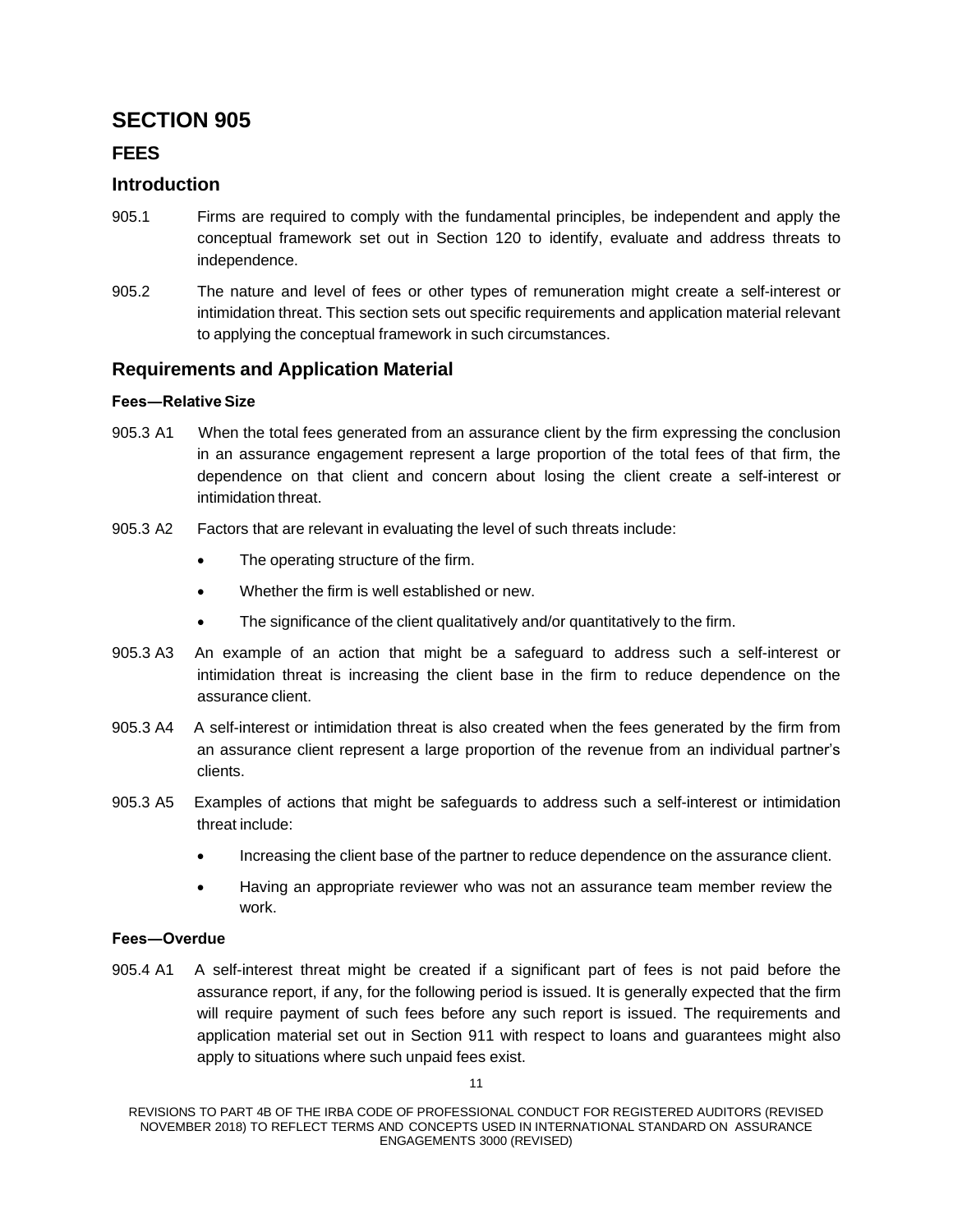- 905.4 A2 Examples of actions that might be safeguards to address such a self-interest threat include:
	- Obtaining partial payment of overdue fees.
	- Having an appropriate reviewer who did not take part in the assurance engagement review the work performed.
- **R905.5** When a significant part of fees due from an assurance client remains unpaid for a long time, the firm shall determine:
	- **(a)** Whether the overdue fees might be equivalent to a loan to the client; and
	- **(b)** Whether it is appropriate for the firm to be re-appointed or continue the assurance engagement.

### **Contingent Fees**

- 905.6 A1 Contingent fees are fees calculated on a predetermined basis relating to the outcome of a transaction or the result of the services performed. A contingent fee charged through an intermediary is an example of an indirect contingent fee. In this section, a fee is not regarded as being contingent if established by a court or other public authority.
- **R905.7** A firm shall not charge directly or indirectly a contingent fee for an assurance engagement.
- **R905.8** A firm shall not charge directly or indirectly a contingent fee for a non-assurance service provided to an assurance client if the outcome of the non-assurance service, and therefore, the amount of the fee, is dependent on a future or contemporary judgment related to a matter that is material to the subject matter information of the assurance engagement.
- 905.9 A1 Paragraphs R905.7 and R905.8 preclude a firm from entering into certain contingent fee arrangements with an assurance client. Even if a contingent fee arrangement is not precluded when providing a non-assurance service to an assurance client, a self-interest threat might still be created.
- 905.9 A2 Factors that are relevant in evaluating the level of such a threat include:
	- The range of possible fee amounts.
	- Whether an appropriate authority determines the outcome on which the contingent fee depends.
	- Disclosure to intended users of the work performed by the firm and the basis of remuneration.
	- The nature of the service.
	- The effect of the event or transaction on the subject matter information.
- 905.9 A3 Examples of actions that might be safeguards to address such a self-interest threat include:
	- Having an appropriate reviewer who was not involved in performing the non-assurance service review the relevant assurance work.
	- Obtaining an advance written agreement with the client on the basis of remuneration.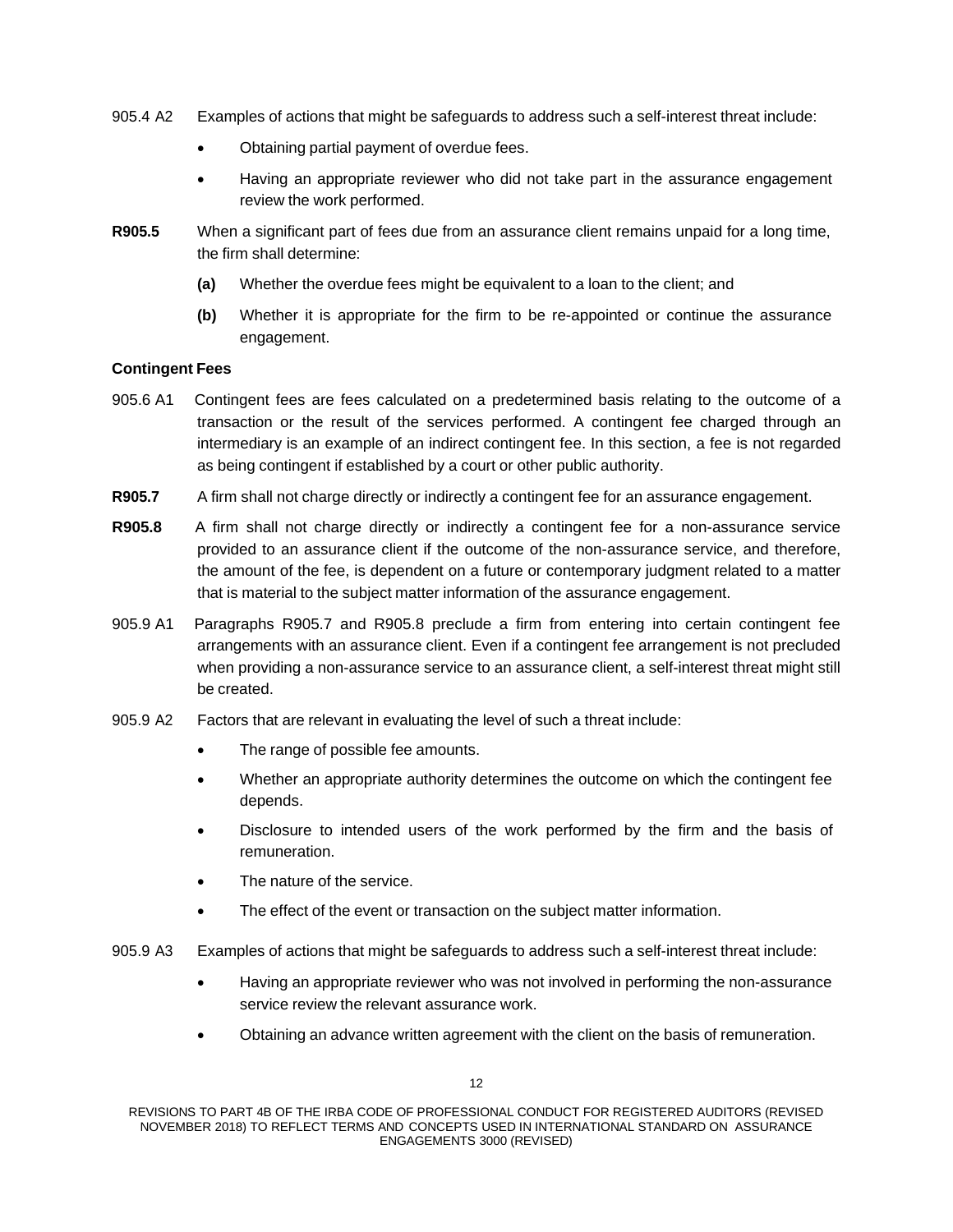# **GIFTS AND HOSPITALITY**

## **Introduction**

- 906.1 Firms are required to comply with the fundamental principles, be independent and apply the conceptual framework set out in Section 120 to identify, evaluate and address threats to independence.
- 906.2 Accepting gifts and hospitality from an assurance client might create a self-interest, familiarity or intimidation threat. This section sets out a specific requirement and application material relevant to applying the conceptual framework in such circumstances.

## **Requirement and Application Material**

- **R906.3** A firm or an assurance team member shall not accept gifts and hospitality from an assurance client, unless the value is trivial and inconsequential.
- 906.3 A1 Where a firm or assurance team member is offering or accepting an inducement to or from an assurance client, the requirements and application material set out in Section 340 apply and non-compliance with these requirements might create threats to independence.
- 906.3 A2 The requirements set out in Section 340 relating to offering or accepting inducements do not allow a firm or assurance team member to accept gifts and hospitality where the intent is to improperly influence behaviour even if the value is trivial and inconsequential.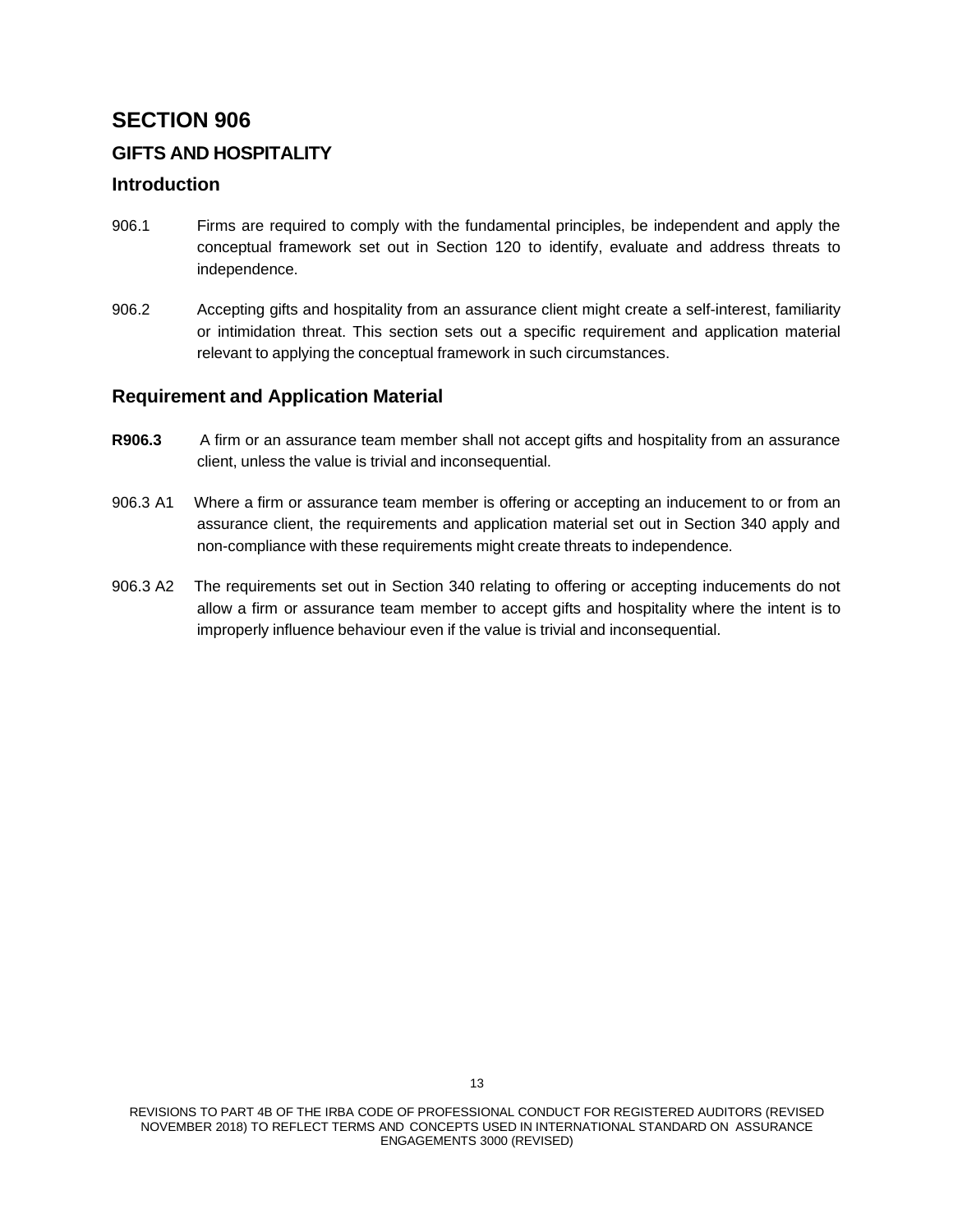# **ACTUAL OR THREATENED LITIGATION**

## **Introduction**

- 907.1 Firms are required to comply with the fundamental principles, be independent and apply the conceptual framework set out in Section 120 to identify, evaluate and address threats to independence.
- 907.2 When litigation with an assurance client occurs, or appears likely, self-interest and intimidation threats are created. This section sets out specific application material relevant to applying the conceptual framework in such circumstances.

# **Application Material**

## **General**

- 907.3 A1 The relationship between client management and assurance team members must be characterized by complete candour and full disclosure regarding all aspects of a client's operations. Adversarial positions might result from actual or threatened litigation between an assurance client and the firm or an assurance team member. Such adversarial positions might affect management's willingness to make complete disclosures and create self-interest and intimidation threats.
- 907.3 A2 Factors that are relevant in evaluating the level of such threats include:
	- The materiality of the litigation.
	- Whether the litigation relates to a prior assurance engagement.
- 907.3 A3 If the litigation involves an assurance team member, an example of an action that might eliminate such self-interest and intimidation threats is removing that individual from the assurance team.
- 907.3 A4 An example of an action that might be a safeguard to address such self-interest and intimidation threats is having an appropriate reviewer review the work performed.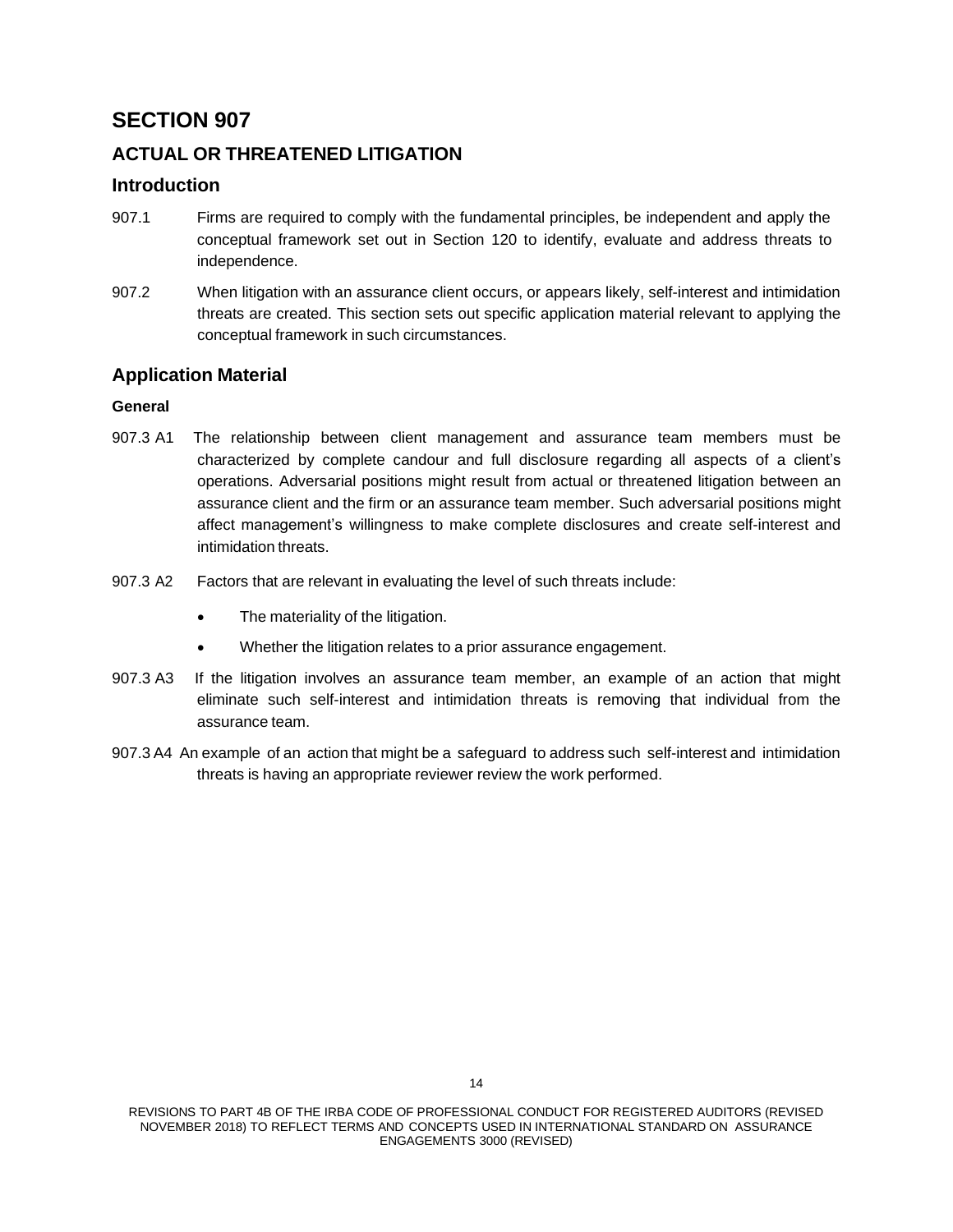# **FINANCIAL INTERESTS**

## **Introduction**

- 910.1 Firms are required to comply with the fundamental principles, be independent and apply the conceptual framework set out in Section 120 to identify, evaluate and address threats to independence.
- 910.2 Holding a financial interest in an assurance client might create a self-interest threat. This section sets out specific requirements and application material relevant to applying the conceptual framework in such circumstances.

## **Requirements and Application Material**

### **General**

- 910.3 A1 A financial interest might be held directly or indirectly through an intermediary such as a collective investment vehicle, an estate or a trust. When a beneficial owner has control over the intermediary or ability to influence its investment decisions, the Code defines that financial interest to be direct. Conversely, when a beneficial owner has no control over the intermediary or ability to influence its investment decisions, the Code defines that financial interest to be indirect.
- 910.3 A2 This section contains references to the "materiality" of a financial interest. In determining whether such an interest is material to an individual, the combined net worth of the individual and the individual's immediate family members may be taken into account.
- 910.3 A3 Factors that are relevant in evaluating the level of a self-interest threat created by holding a financial interest in an assurance client include:
	- The role of the individual holding the financial interest.
	- Whether the financial interest is direct or indirect.
	- The materiality of the financial interest.

#### **Financial Interests Held by the Firm, Assurance Team Members and Immediate Family**

- **R910.4** A direct financial interest or a material indirect financial interest in the assurance client shall not be held by:
	- **(a)** The firm; or
	- **(b)** An assurance team member or any of that individual's immediate family.

#### **Financial Interests in an Entity Controlling an Assurance Client**

**R910.5** When an entity has a controlling interest in the assurance client and the client is material to the entity, neither the firm, nor an assurance team member, nor any of that individual's immediate family shall hold a direct or material indirect financial interest in that entity.

15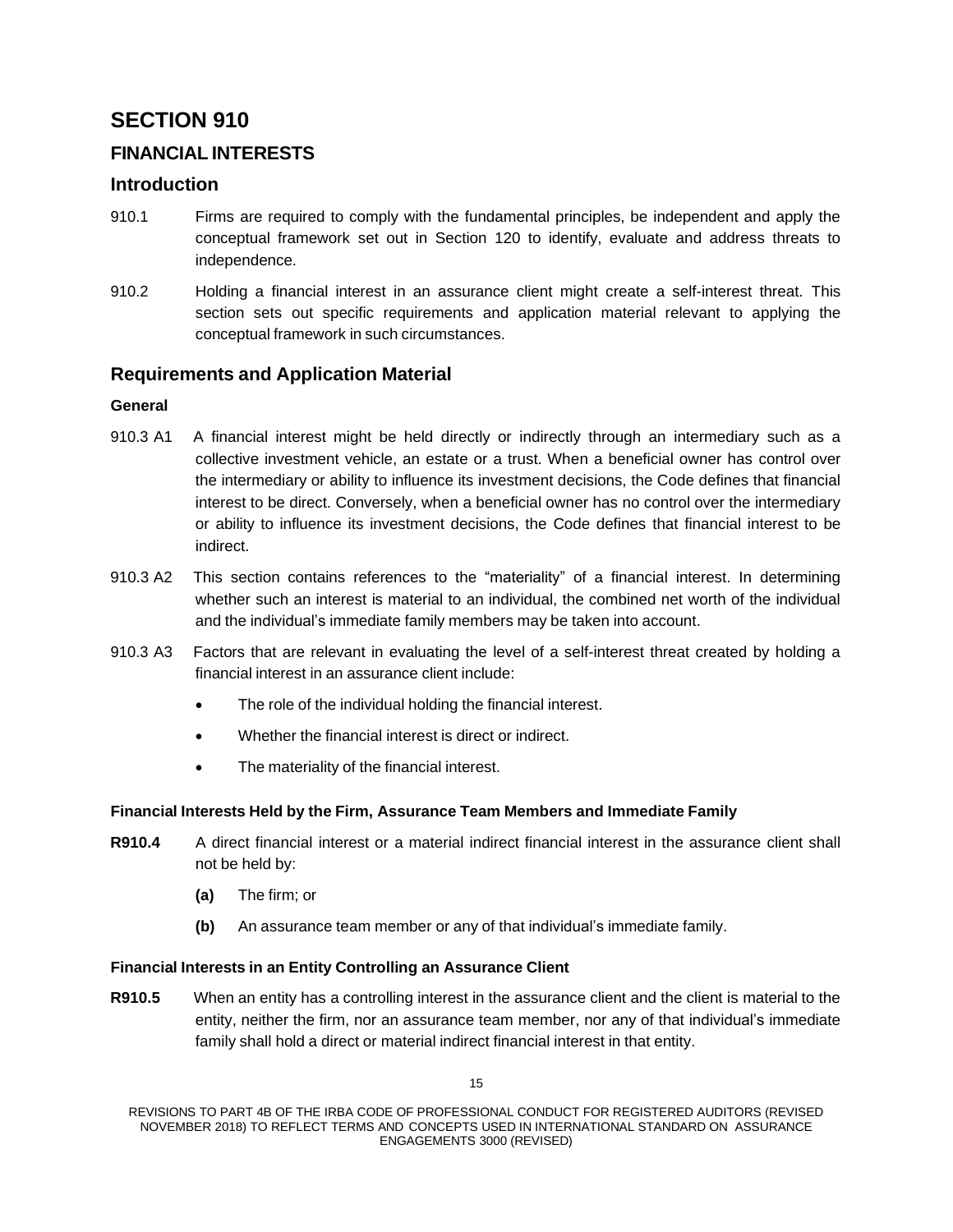### **Financial Interests Held as Trustee**

- **R910.6** Paragraph R910.4 shall also apply to a financial interest in an assurance client held in a trust for which the firm or individual acts as trustee unless:
	- **(a)** None of the following is a beneficiary of the trust: the trustee, the assurance team member or any of that individual's immediate family, or the firm;
	- **(b)** The interest in the assurance client held by the trust is not material to the trust;
	- **(c)** The trust is not able to exercise significant influence over the assurance client; and
	- **(d)** None of the following can significantly influence any investment decision involving a financial interest in the assurance client: the trustee, the assurance team member or any of that individual's immediate family, or the firm.

#### **Financial Interests Received Unintentionally**

- **R910.7** If a firm, an assurance team member, or any of that individual's immediate family, receives a direct financial interest or a material indirect financial interest in an assurance client by way of an inheritance, gift, as a result of a merger, or in similar circumstances and the interest would not otherwise be permitted to be held under this section, then:
	- **(a)** If the interest is received by the firm, the financial interest shall be disposed of immediately, or enough of an indirect financial interest shall be disposed of so that the remaining interest is no longer material; or
	- **(b)** If the interest is received by an assurance team member, or by any of that individual's immediate family, the individual who received the financial interest shall immediately dispose of the financial interest, or dispose of enough of an indirect financial interest so that the remaining interest is no longer material.

#### **Financial Interests – Other Circumstances**

#### *Close Family*

- 910.8 A1 A self-interest threat might be created if an assurance team member knows that a close family member has a direct financial interest or a material indirect financial interest in the assurance client.
- 910.8 A2 Factors that are relevant in evaluating the level of such a threat include:
	- The nature of the relationship between the assurance team member and the close family member.
	- Whether the financial interest is direct or indirect.
	- The materiality of the financial interest to the close family member.
- 910.8 A3 Examples of actions that might eliminate such a self-interest threat include:
	- Having the close family member dispose, as soon as practicable, of all of the financial interest or dispose of enough of an indirect financial interest so that the remaining interest is no longer material.
	- Removing the individual from the assurance team.

REVISIONS TO PART 4B OF THE IRBA CODE OF PROFESSIONAL CONDUCT FOR REGISTERED AUDITORS (REVISED NOVEMBER 2018) TO REFLECT TERMS AND CONCEPTS USED IN INTERNATIONAL STANDARD ON ASSURANCE ENGAGEMENTS 3000 (REVISED)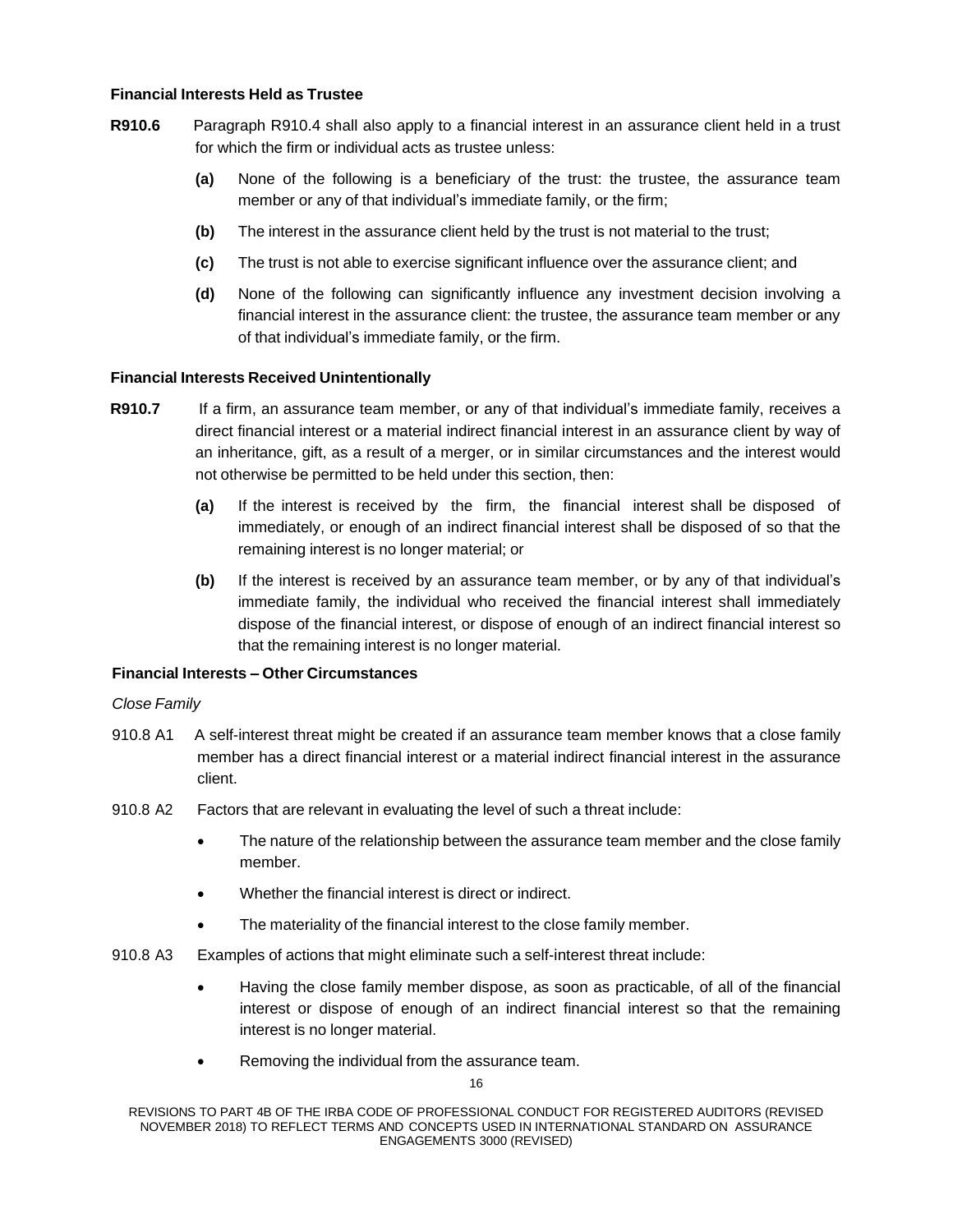910.8 A4 An example of an action that might be a safeguard to address such a self-interest threat is having an appropriate reviewer review the work of the assurance team member.

#### *Other Individuals*

- 910.8 A5 A self-interest threat might be created if an assurance team member knows that a financial interest is held in the assurance client by individuals such as:
	- Partners and professional employees of the firm, apart from those who are specifically not permitted to hold such financial interests by paragraph R910.4, or their immediate family members.
	- Individuals with a close personal relationship with an assurance team member.
- 910.8 A6 An example of an action that might eliminate such a self-interest threat is removing the assurance team member with the personal relationship from the assurance team.
- 910.8 A7 Examples of actions that might be safeguards to address such a self-interest threat include:
	- Excluding the assurance team member from any significant decision-making concerning the assurance engagement.
	- Having an appropriate reviewer review the work of the assurance team member.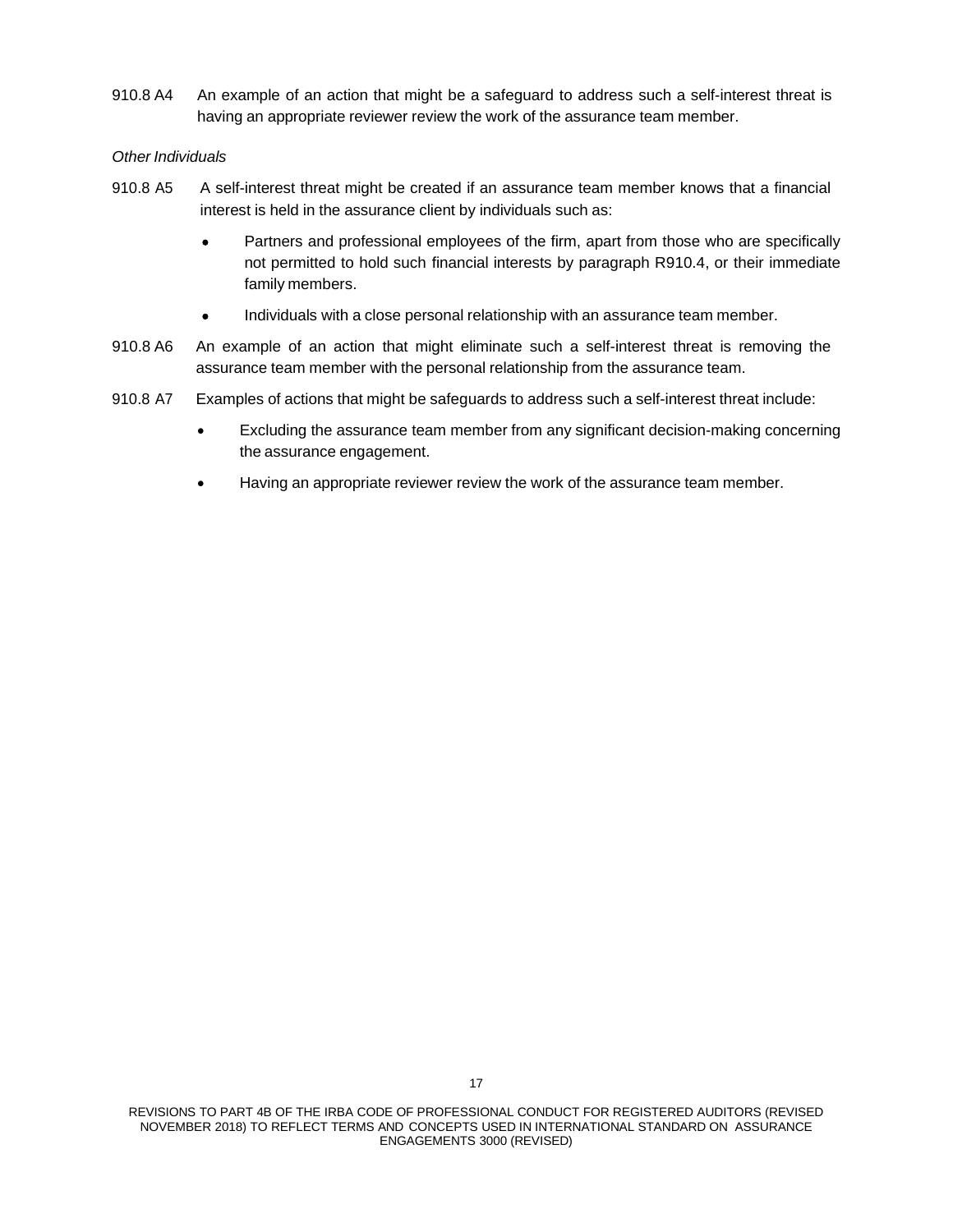# **LOANS AND GUARANTEES**

## **Introduction**

- 911.1 Firms are required to comply with the fundamental principles, be independent and apply the conceptual framework set out in Section 120 to identify, evaluate and address threats to independence.
- 911.2 A loan or a guarantee of a loan with an assurance client might create a self-interest threat. This section sets out specific requirements and application material relevant to applying the conceptual framework in such circumstances.

## **Requirements and Application Material**

### **General**

911.3 A1 This section contains references to the "materiality" of a loan or guarantee. In determining whether such a loan or guarantee is material to an individual, the combined net worth of the individual and the individual's immediate family members may be taken into account.

### **Loans and Guarantees with an Assurance Client**

- **R911.4** A firm, an assurance team member, or any of that individual's immediate family shall not make or guarantee a loan to an assurance client unless the loan or guarantee is immaterial to both:
	- **(a)** The firm or the individual making the loan or guarantee, as applicable; and
	- **(b)** The client.

## **Loans and Guarantees with an Assurance Client that is a Bank or Similar Institution**

- **R911.5** A firm, an assurance team member, or any of that individual's immediate family shall not accept a loan, or a guarantee of a loan, from an assurance client that is a bank or a similar institution unless the loan or guarantee is made under normal lending procedures, terms and conditions.
- 911.5 A1 Examples of loans include mortgages, bank overdrafts, car loans and credit card balances.
- 911.5 A2 Even if a firm receives a loan from an assurance client that is a bank or similar institution under normal lending procedures, terms and conditions, the loan might create a self-interest threat if it is material to the assurance client or firm receiving the loan.
- 911.5 A3 An example of an action that might be a safeguard to address such a self-interest threat is having the work reviewed by an appropriate reviewer, who is not an assurance team member, from a network firm that is not a beneficiary of the loan.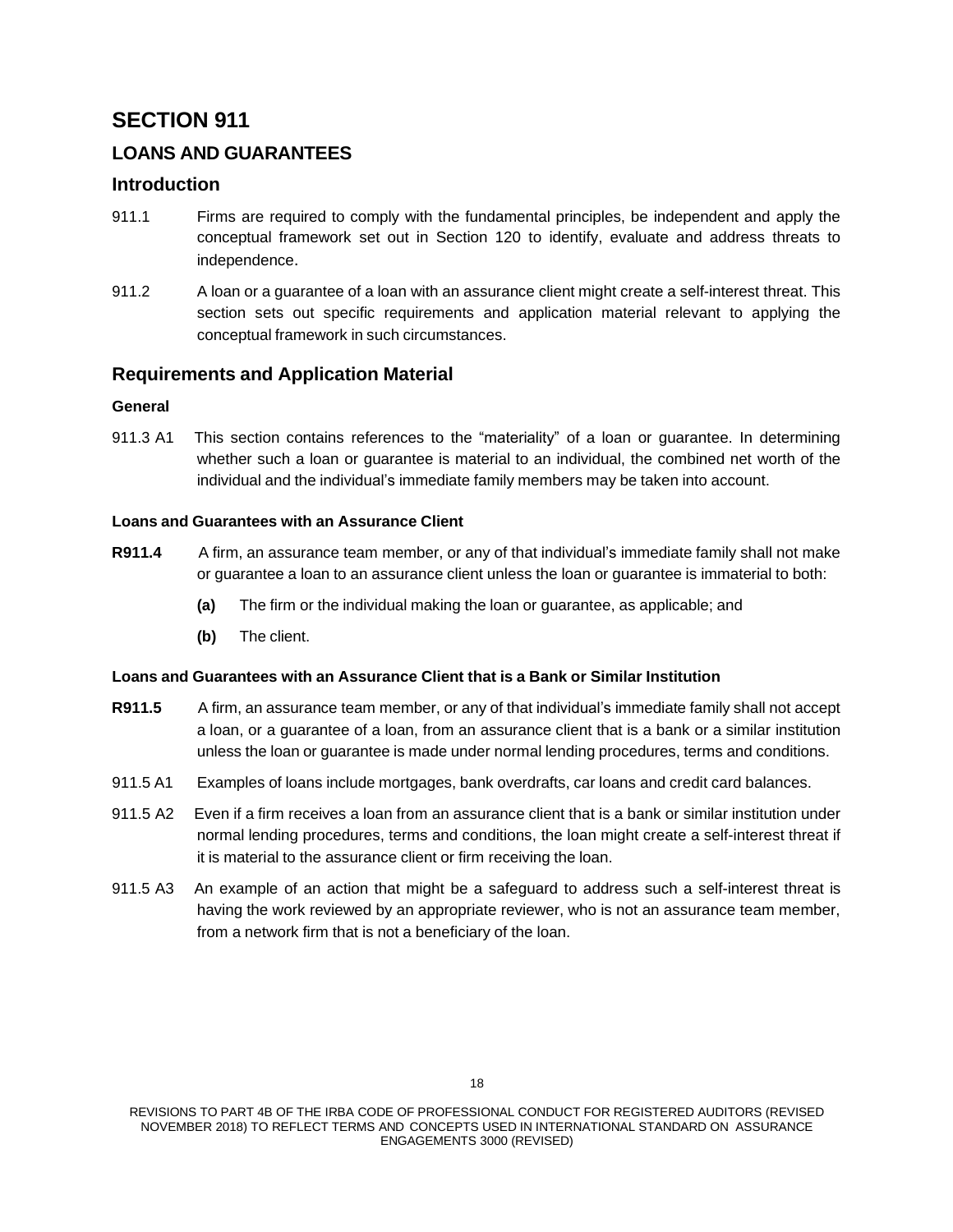#### *Deposit or Brokerage Accounts*

**R911.6** A firm, an assurance team member, or any of that individual's immediate family shall not have deposits or a brokerage account with an assurance client that is a bank, broker, or similar institution, unless the deposit or account is held under normal commercial terms.

#### **Loans and Guarantees with an Assurance Client that is not a Bank or Similar Institution**

- **R911.7** A firm or an assurance team member, or any of that individual's immediate family, shall not accept a loan from, or have a borrowing guaranteed by, an assurance client that is not a bank or similar institution, unless the loan or guarantee is immaterial to both:
	- **(a)** The firm, or the individual receiving the loan or guarantee, as applicable; and
	- **(b)** The client.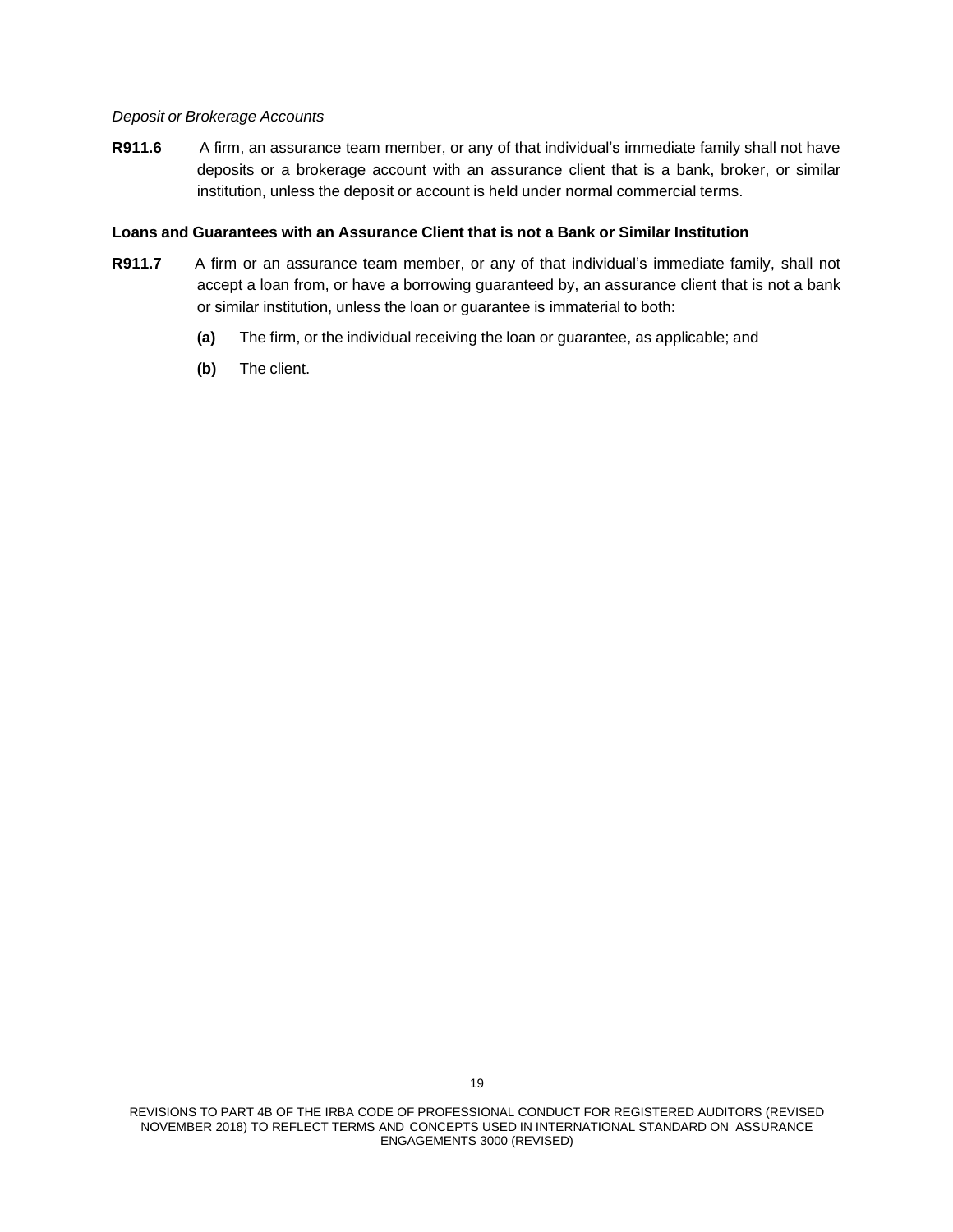# **BUSINESS RELATIONSHIPS**

## **Introduction**

- 920.1 Firms are required to comply with the fundamental principles, be independent and apply the conceptual framework set out in Section 120 to identify, evaluate and address threats to independence.
- 920.2 A close business relationship with an assurance client or its management might create a selfinterest or intimidation threat. This section sets out specific requirements and application material relevant to applying the conceptual framework in such circumstances.

## **Requirements and Application Material**

## **General**

- 920.3 A1 This section contains references to the "materiality" of a financial interest and the "significance" of a business relationship. In determining whether such a financial interest is material to an individual, the combined net worth of the individual and the individual's immediate family members may be taken into account.
- 920.3 A2 Examples of a close business relationship arising from a commercial relationship or common financial interest include:
	- Having a financial interest in a joint venture with either the assurance client or a controlling owner, director or officer or other individual who performs senior managerial activities for that client.
	- Arrangements to combine one or more services or products of the firm with one or more services or products of the client and to market the package with reference to both parties.
	- Distribution or marketing arrangements under which the firm distributes or markets the client's products or services, or the client distributes or markets the firm's products or services.

## **Firm, Assurance Team Member or Immediate Family Business Relationships**

- **R920.4** A firm or an assurance team member shall not have a close business relationship with an assurance client or its management unless any financial interest is immaterial and the business relationship is insignificant to the client or its management and the firm or the assurance team member, as applicable.
- 920.4 A1 A self-interest or intimidation threat might be created if there is a close business relationship between the assurance client or its management and the immediate family of an assurance team member.

REVISIONS TO PART 4B OF THE IRBA CODE OF PROFESSIONAL CONDUCT FOR REGISTERED AUDITORS (REVISED NOVEMBER 2018) TO REFLECT TERMS AND CONCEPTS USED IN INTERNATIONAL STANDARD ON ASSURANCE ENGAGEMENTS 3000 (REVISED)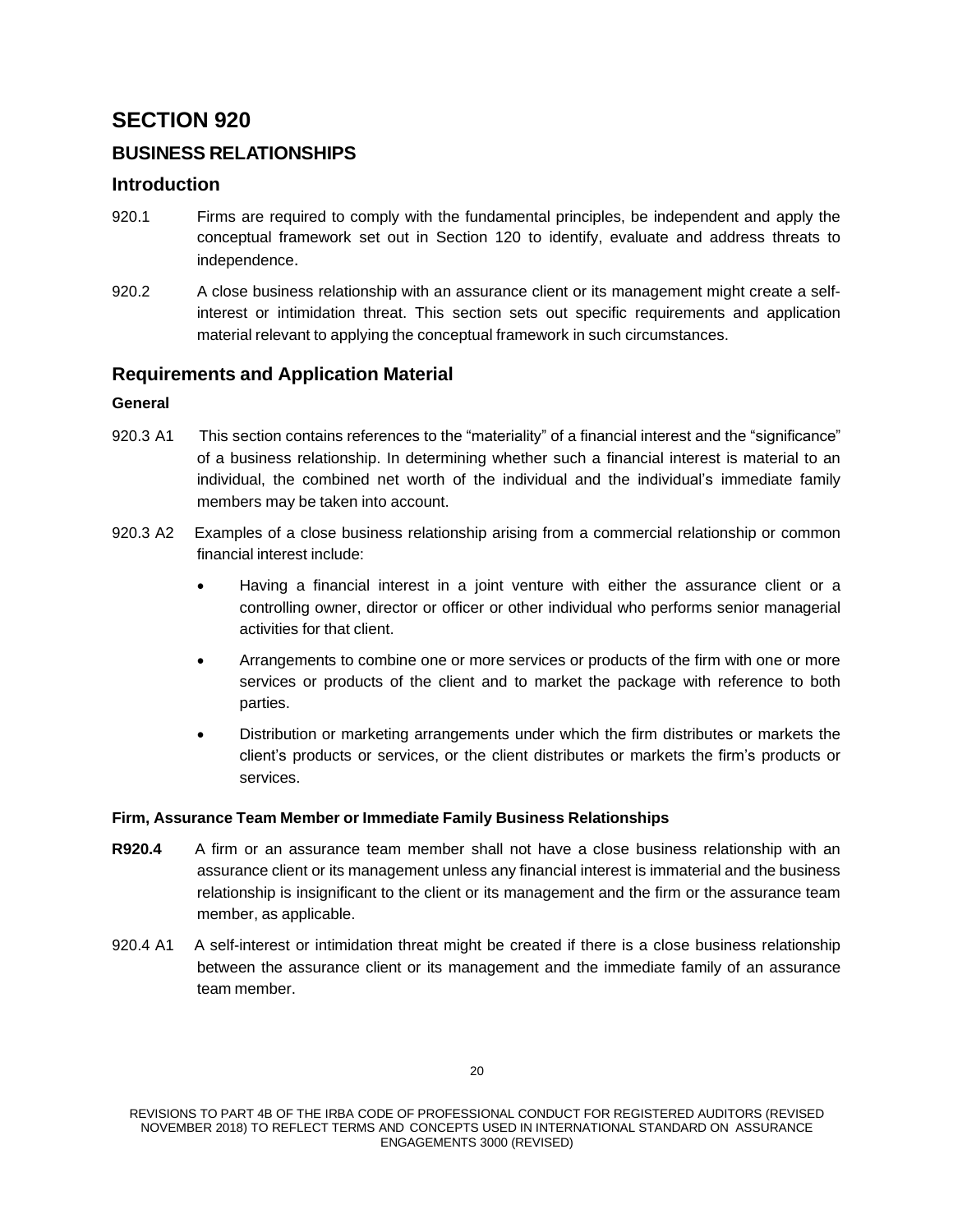#### **Buying Goods or Services**

- 920.5 A1 The purchase of goods and services from an assurance client by a firm, or an assurance team member, or any of that individual's immediate family does not usually create a threat to independence if the transaction is in the normal course of business and at arm's length. However, such transactions might be of such a nature and magnitude that they create a selfinterest threat.
- 920.5 A2 Examples of actions that might eliminate such a self-interest threat include:
	- Eliminating or reducing the magnitude of the transaction.
	- Removing the individual from the assurance team.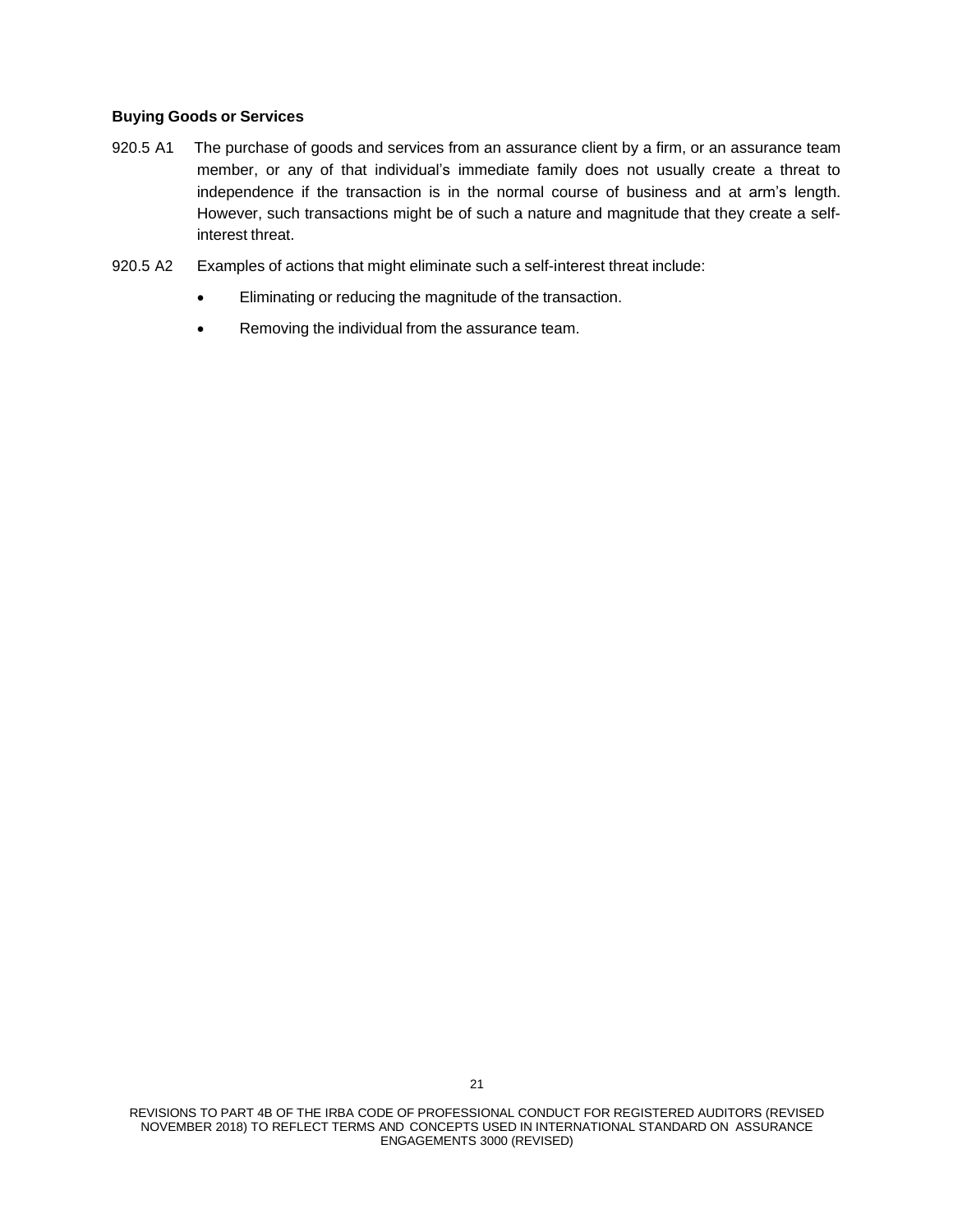# **FAMILY AND PERSONAL RELATIONSHIPS**

## **Introduction**

- 921.1 Firms are required to comply with the fundamental principles, be independent and apply the conceptual framework set out in Section 120 to identify, evaluate and address threats to independence.
- 921.2 Family or personal relationships with client personnel might create a self-interest, familiarity or intimidation threat. This section sets out specific requirements and application material relevant to applying the conceptual framework in such circumstances.

## **Requirements and Application Material**

## **General**

- 921.3 A1 A self-interest, familiarity or intimidation threat might be created by family and personal relationships between an assurance team member and a director or officer or, depending on their role, certain employees of the assurance client.
- 921.3 A2 Factors that are relevant in evaluating the level of such threats include:
	- The individual's responsibilities on the assurance team.
	- The role of the family member or other individual within the assurance client, and the closeness of the relationship.

## **Immediate Family of an Assurance Team Member**

- 921.4 A1 A self-interest, familiarity or intimidation threat is created when an immediate family member of an assurance team member is an employee in a position to exert significant influence over the underlying subject matter of the assurance engagement.
- 921.4 A2 Factors that are relevant in evaluating the level of such threats include:
	- The position held by the immediate family member.
	- The role of the assurance team member.
- 921.4 A3 An example of an action that might eliminate such a self-interest, familiarity or intimidation threat is removing the individual from the assurance team.
- 921.4 A4 An example of an action that might be a safeguard to address such a self-interest, familiarity or intimidation threat is structuring the responsibilities of the assurance team so that the assurance team member does not deal with matters that are within the responsibility of the immediate family member.
- **R921.5** An individual shall not participate as an assurance team member when any of that individual's immediate family:
	- **(a)** Is a director or officer of the assurance client;
	- 22 **(b)** In an attestation engagement, is an employee in a position to exert significant influence

REVISIONS TO PART 4B OF THE IRBA CODE OF PROFESSIONAL CONDUCT FOR REGISTERED AUDITORS (REVISED NOVEMBER 2018) TO REFLECT TERMS AND CONCEPTS USED IN INTERNATIONAL STANDARD ON ASSURANCE ENGAGEMENTS 3000 (REVISED)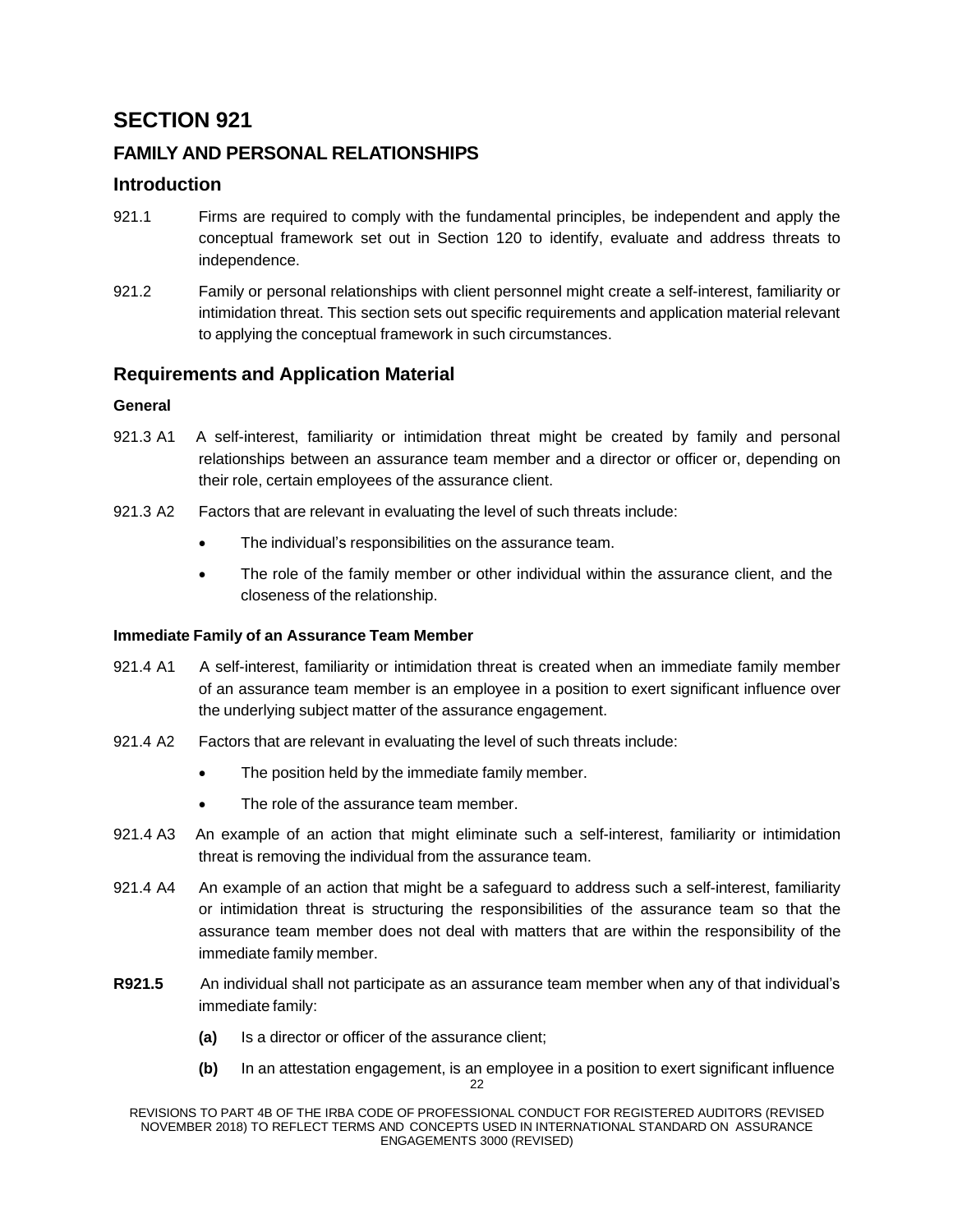over the subject matter information of the assurance engagement; or

**(c)** Was in such a position during any period covered by the engagement or the subject matter information.

### **Close Family of an Assurance Team Member**

- 921.6 A1 A self-interest, familiarity or intimidation threat is created when a close family member of an assurance team member is:
	- (a) A director or officer of the assurance client; or
	- (b) An employee in a position to exert significant influence over the underlying subject matter or, in an attestation engagement, an employee in a position to exert significant influence over the subject matter information of the assurance engagement.
- 921.6 A2 Factors that are relevant in evaluating the level of such threats include:
	- The nature of the relationship between the assurance team member and the close family member.
	- The position held by the close family member.
	- The role of the assurance team member.
- 921.6 A3 An example of an action that might eliminate such a self-interest, familiarity or intimidation threat is removing the individual from the assurance team.
- 921.6 A4 An example of an action that might be a safeguard to address such a self-interest, familiarity or intimidation threat is structuring the responsibilities of the assurance team so that the assurance team member does not deal with matters that are within the responsibility of the close family member*.*

## **Other Close Relationships of an Assurance Team Member**

- **R921.7** An assurance team member shall consult in accordance with firm policies and procedures if the assurance team member has a close relationship with an individual who is not an immediate or close family member, but who is:
	- **(a)** A director or officer of the assurance client; or
	- **(b)** An employee in a position to exert significant influence over the underlying subject matter or, in an attestation engagement, an employee in a position to exert significant influence over the subject matter information of the assurance engagement.
- 921.7 A1 Factors that are relevant in evaluating the level of a self-interest, familiarity or intimidation threat created by such relationships include:
	- $\circ$  The nature of the relationship between the individual and the assurance team member.
	- o The position the individual holds with the client.
	- o The role of the assurance team member.
- 921.7 A2 An example of an action that might eliminate such a self-interest, familiarity or intimidation threat is removing the individual from the assurance team.

REVISIONS TO PART 4B OF THE IRBA CODE OF PROFESSIONAL CONDUCT FOR REGISTERED AUDITORS (REVISED NOVEMBER 2018) TO REFLECT TERMS AND CONCEPTS USED IN INTERNATIONAL STANDARD ON ASSURANCE ENGAGEMENTS 3000 (REVISED)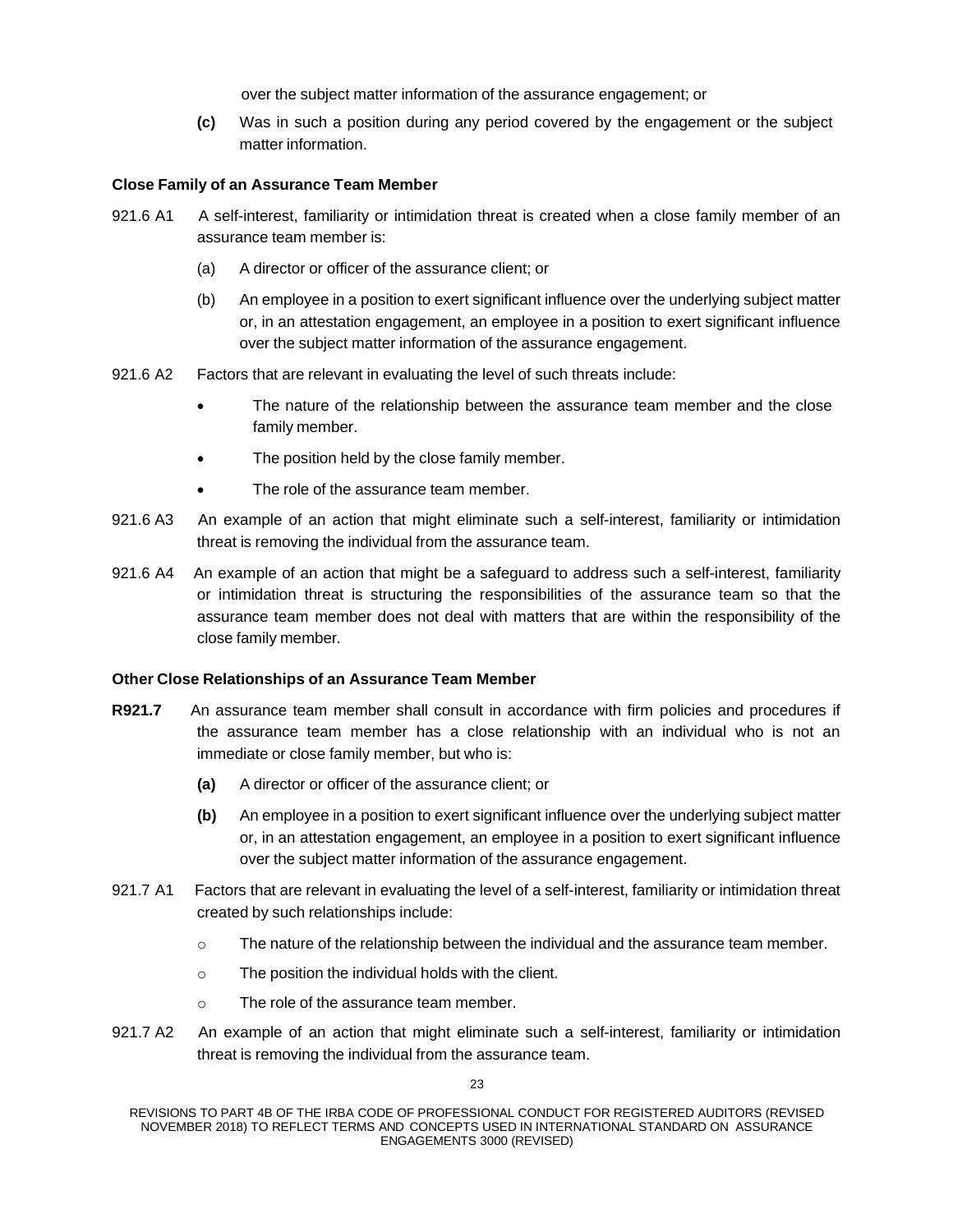921.7 A3 An example of an action that might be a safeguard to address such a self-interest, familiarity or intimidation threat is structuring the responsibilities of the assurance team so that the assurance team member does not deal with matters that are within the responsibility of the individual with whom the assurance team member has a close relationship.

#### **Relationships of Partners and Employees of the Firm**

- 921.8 A1 A self-interest, familiarity or intimidation threat might be created by a personal or family relationship between:
	- (a) A partner or employee of the firm who is not an assurance team member; and
	- (b) Any of the following individuals at the assurance client:
		- i. A director or officer;
		- ii. An employee in a position to exert significant influence over the underlying subject matter or, in an attestation engagement, an employee in a position to exert significant influence over the subject matter information of the assurance engagement.
- 921.8 A2 Factors that are relevant in evaluating the level of such threats include:
	- o The nature of the relationship between the partner or employee of the firm and the director or officer or employee of the client.
	- o The degree of interaction of the partner or employee of the firm with the assurance team.
	- o The position of the partner or employee within the firm.
	- $\circ$  The role of the individual within the client.
- 921.8 A3 Examples of actions that might be safeguards to address such self-interest, familiarity or intimidation threats include:
	- Structuring the partner's or employee's responsibilities to reduce any potential influence over the assurance engagement.
	- Having an appropriate reviewer review the relevant assurance work performed.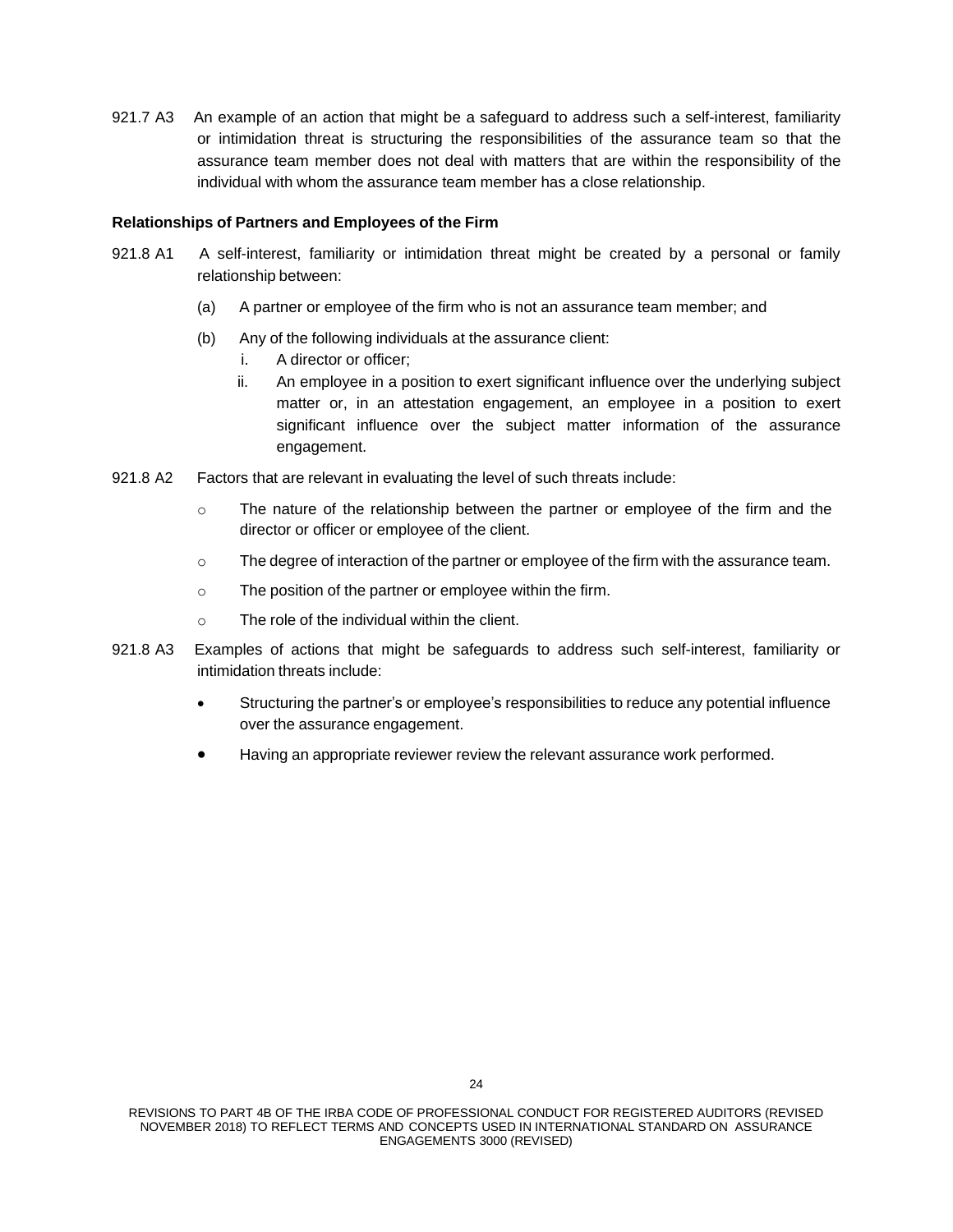# **RECENT SERVICE WITH AN ASSURANCE CLIENT**

## **Introduction**

- 922.1 Firms are required to comply with the fundamental principles, be independent and apply the conceptual framework set out in Section 120 to identify, evaluate and address threats to independence.
- 922.2 If an assurance team member has recently served as a director or officer or employee of the assurance client, a self-interest, self-review or familiarity threat might be created. This section sets out specific requirements and application material relevant to applying the conceptual framework in such circumstances.

# **Requirements and Application Material**

## **Service During the Period Covered by the Assurance Report**

- **R922.3** The assurance team shall not include an individual who, during the period covered by the assurance report:
	- **(a)** Had served as a director or officer of the assurance client; or
	- **(b)** Was an employee in a position to exert significant influence over the underlying subject matter or, in an attestation engagement, an employee in a position to exert significant influence over the subject matter information of the assurance engagement.

## **Service Prior to the Period Covered by the Assurance Report**

- 922.4 A1 A self-interest, self-review or familiarity threat might be created if, before the period covered by the assurance report, an assurance team member:
	- (a) Had served as a director or officer of the assurance client; or
	- (b) Was an employee in a position to exert significant influence over the underlying subject matter or, in an attestation engagement, an employee in a position to exert significant influence over the subject matter information of the assurance engagement.

For example, a threat would be created if a decision made or work performed by the individual in the prior period, while employed by the client, is to be evaluated in the current period as part of the current assurance engagement.

- 922.4 A2 Factors that are relevant in evaluating the level of such threats include:
	- The position the individual held with the client.
	- The length of time since the individual left the client.
	- The role of the assurance team member.
- 922.4 A3 An example of an action that might be a safeguard to address such a self-interest, self-review or familiarity threat is having an appropriate reviewer review the work performed by the assurance team member.

REVISIONS TO PART 4B OF THE IRBA CODE OF PROFESSIONAL CONDUCT FOR REGISTERED AUDITORS (REVISED NOVEMBER 2018) TO REFLECT TERMS AND CONCEPTS USED IN INTERNATIONAL STANDARD ON ASSURANCE ENGAGEMENTS 3000 (REVISED)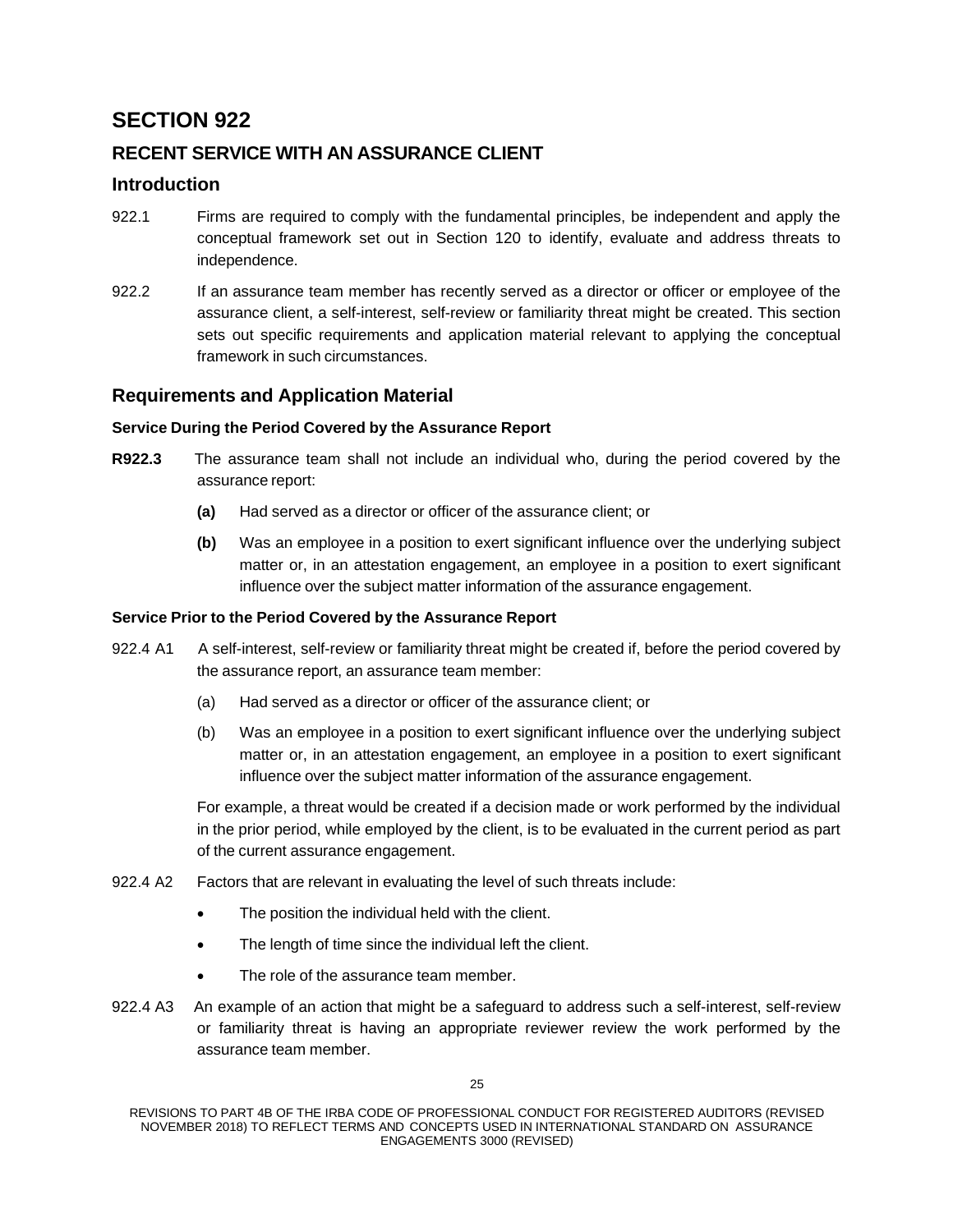# **SERVING AS A DIRECTOR OR OFFICER OF AN ASSURANCE CLIENT**

## **Introduction**

- 923.1 Firms are required to comply with the fundamental principles, be independent and apply the conceptual framework set out in Section 120 to identify, evaluate and address threats to independence.
- 923.2 Serving as a director or officer of an assurance client creates self-review and self-interest threats. This section sets out specific requirements and application material relevant to applying the conceptual framework in such circumstances.

## **Requirements and Application Material**

### **Service as Director or Officer**

**R923.3** A partner or employee of the firm shall not serve as a director or officer of an assurance client of the firm.

### **Service as Company Secretary**

- **R923.4** A partner or employee of the firm shall not serve as Company Secretary for an assurance client of the firm unless:
	- **(a)** This practice is specifically permitted under local law, professional rules or practice;
	- **(b)** Management makes all decisions; and
	- **(c)** The duties and activities performed are limited to those of a routine and administrative nature, such as preparing minutes and maintaining statutory returns.
- 923.4 A1 The position of Company Secretary has different implications in different jurisdictions. Duties might range from: administrative duties (such as personnel management and the maintenance of company records and registers) to duties as diverse as ensuring that the company complies with regulations or providing advice on corporate governance matters. Usually this position is seen to imply a close association with the entity. Therefore, a threat is created if a partner or employee of the firm serves as Company Secretary for an assurance client. (More information on providing non-assurance services to an assurance client is set out in Section 950, *Provision of Non-assurance Services to an Assurance Client.*)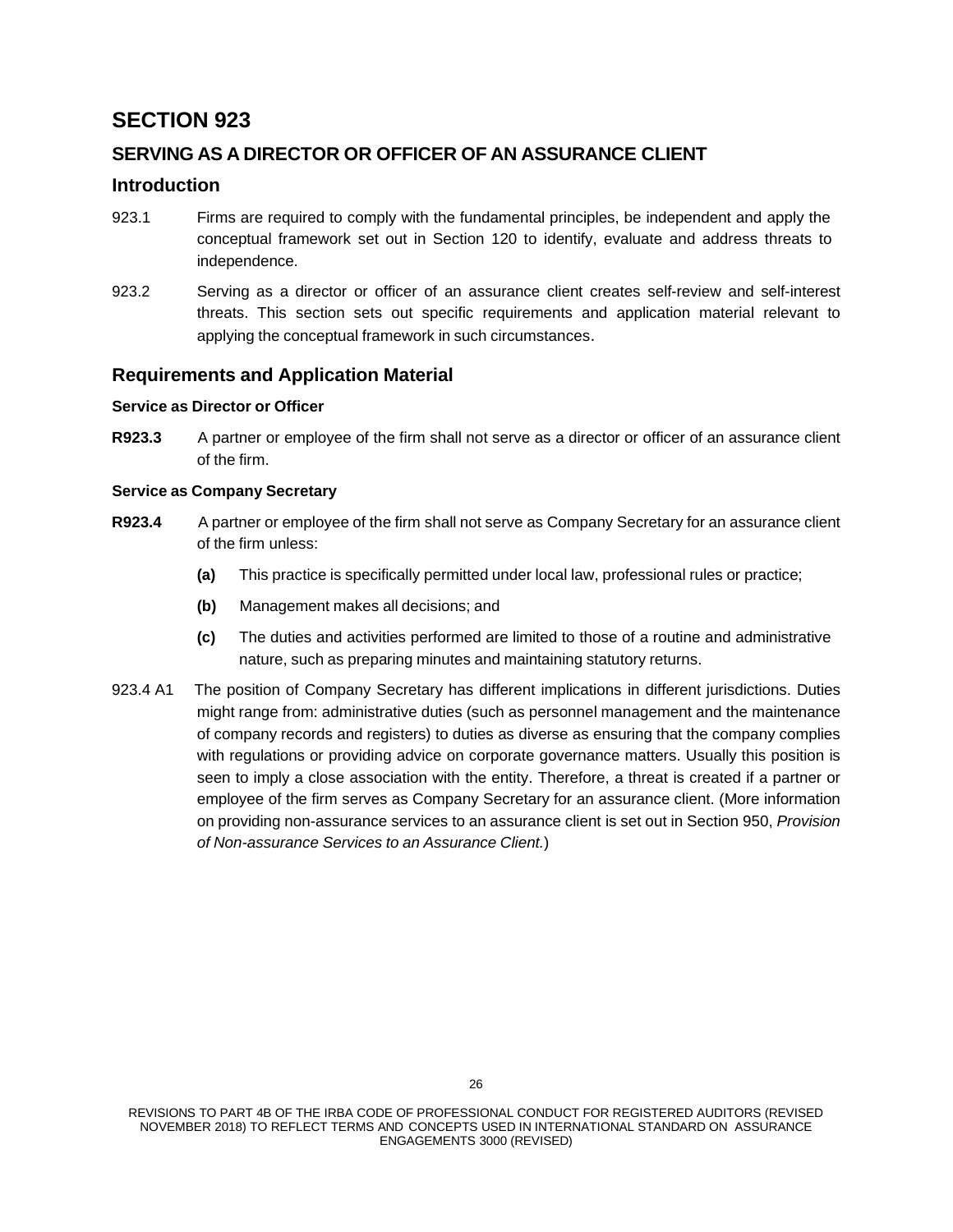# **EMPLOYMENT WITH AN ASSURANCE CLIENT**

## **Introduction**

- 924.1 Firms are required to comply with the fundamental principles, be independent and apply the conceptual framework set out in Section 120 to identify, evaluate and address threats to independence.
- 924.2 Employment relationships with an assurance client might create a self-interest, familiarity or intimidation threat. This section sets out specific requirements and application material relevant to applying the conceptual framework in such circumstances.

# **Requirements and Application Material**

## **General**

- 924.3 A1 A familiarity or intimidation threat might be created if any of the following individuals have been an assurance team member or partner of the firm:
	- A director or officer of the assurance client.
	- An employee in a position to exert significant influence over the underlying subject matter or, in an attestation engagement, an employee in a position to exert significant influence over the subject matter information of the assurance engagement.

### *Former Partner or Assurance Team Member Restrictions*

- **R924.4** If a former partner has joined an assurance client of the firm or a former assurance team member has joined the assurance client as:
	- **(a)** A director or officer; or
	- **(b)** An employee in a position to exert significant influence over the underlying subject matter or, in an attestation engagement, an employee in a position to exert significant influence over the subject matter information of the assurance engagement, the individual shall not continue to participate in the firm's business or professional activities.
- 924.4 A1 Even if one of the individuals described in paragraph R924.4 has joined the assurance client in such a position and does not continue to participate in the firm's business or professional activities, a familiarity or intimidation threat might still be created.
- 924.4 A2 A familiarity or intimidation threat might also be created if a former partner of the firm has joined an entity in one of the positions described in paragraph 924.3 A1 and the entity subsequently becomes an assurance client of the firm.
- 924.4 A3 Factors that are relevant in evaluating the level of such threats include:
	- The position the individual has taken at the client.
	- Any involvement the individual will have with the assurance team.

REVISIONS TO PART 4B OF THE IRBA CODE OF PROFESSIONAL CONDUCT FOR REGISTERED AUDITORS (REVISED NOVEMBER 2018) TO REFLECT TERMS AND CONCEPTS USED IN INTERNATIONAL STANDARD ON ASSURANCE ENGAGEMENTS 3000 (REVISED)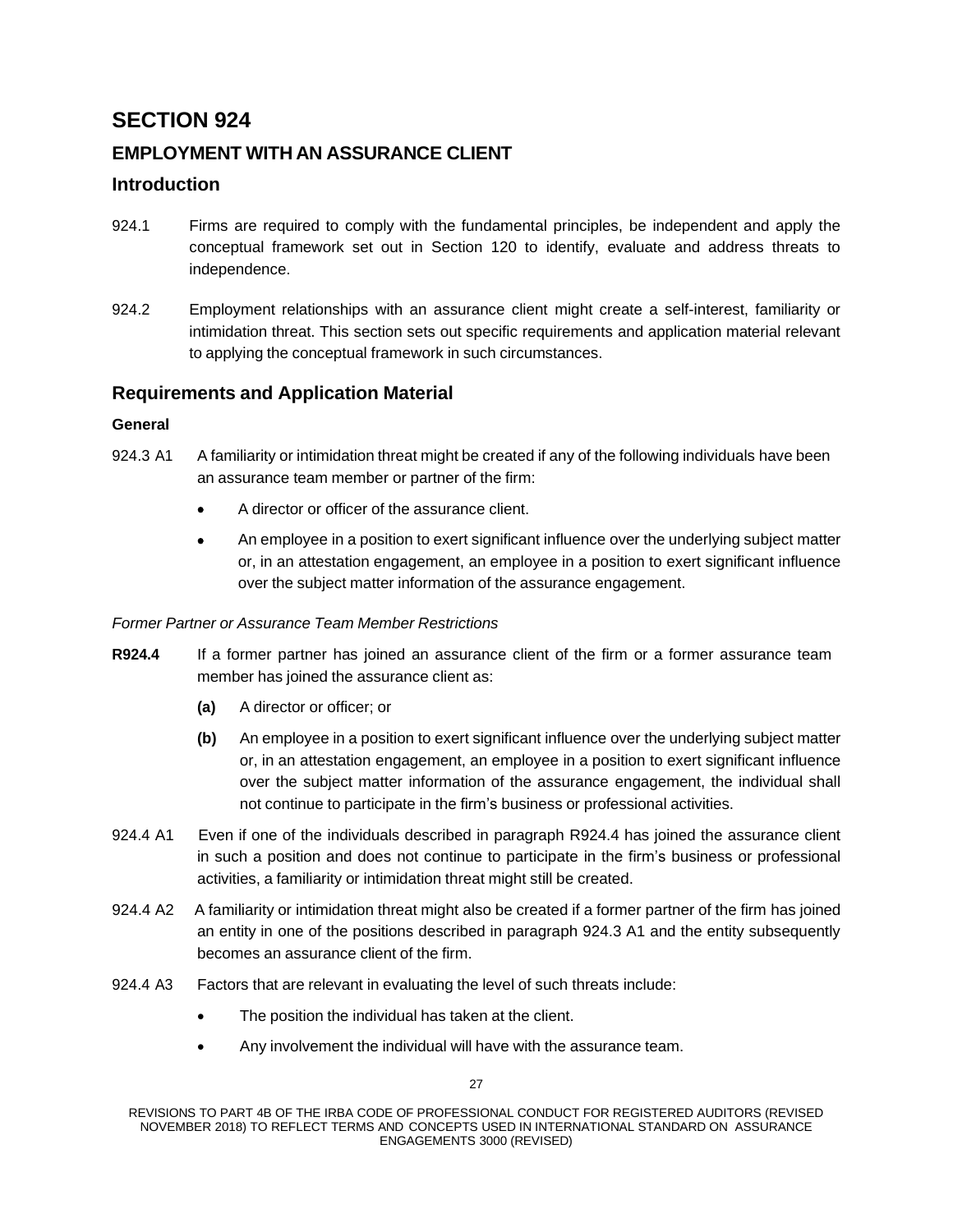- The length of time since the individual was an assurance team member or partner of the firm.
- The former position of the individual within the assurance team or firm. An example is whether the individual was responsible for maintaining regular contact with the client's management or those charged with governance.
- 924.4 A4 Examples of actions that might be safeguards to address such a familiarity or intimidation threat include:
	- Making arrangements such that the individual is not entitled to any benefits or payments from the firm, unless made in accordance with fixed pre-determined arrangements.
	- Making arrangements such that any amount owed to the individual is not material to the firm.
	- Modifying the plan for the assurance engagement.
	- Assigning to the assurance team individuals who have sufficient experience relative to the individual who has joined the client.
	- Having an appropriate reviewer review the work of the former assurance team member.

#### *Assurance Team Members Entering Employment Negotiations with a Client*

- **R924.5** A firm shall have policies and procedures that require assurance team members to notify the firm when entering employment negotiations with an assurance client.
- 924.5 A1 A self-interest threat is created when an assurance team member participates in the assurance engagement while knowing that the assurance team member will, or might, join the client sometime in the future.
- 924.5 A2 An example of an action that might eliminate such a self-interest threat is removing the individual from the assurance engagement.
- 924.5 A3 An example of an action that might be a safeguard to address such a self-interest threat is having an appropriate reviewer review any significant judgments made by that assurance team member while on the team.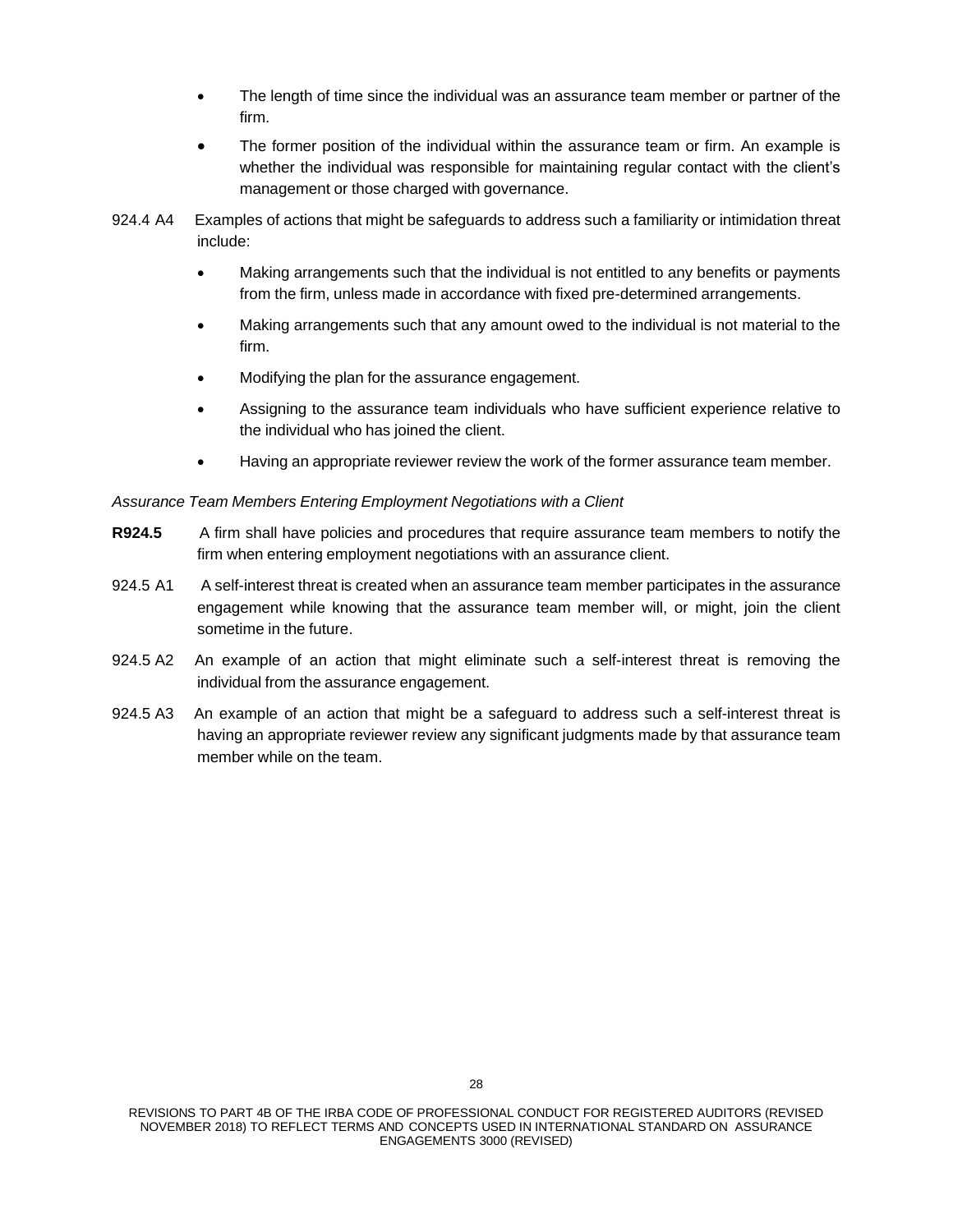# **LONG ASSOCIATION OF PERSONNEL WITH AN ASSURANCE CLIENT**

## **Introduction**

- 940.1 Firms are required to comply with the fundamental principles, be independent and apply the conceptual framework set out in Section 120 to identify, evaluate and address threats to independence.
- 940.2 When an individual is involved in an assurance engagement of a recurring nature over a long period of time, familiarity and self-interest threats might be created. This section sets out requirements and application material relevant to applying the conceptual framework in such circumstances.

## **Requirements and Application Material**

### **General**

- 940.3 A1 A familiarity threat might be created as a result of an individual's long association with:
	- (a) The assurance client;
	- (b) The assurance client's senior management; or
	- (c) The underlying subject matter or, in an attestation engagement, subject matter information of the assurance engagement.
- 940.3 A2 A self-interest threat might be created as a result of an individual's concern about losing a longstanding assurance client or an interest in maintaining a close personal relationship with a member of senior management or those charged with governance. Such a threat might influence the individual's judgment inappropriately.
- 940.3 A3 Factors that are relevant to evaluating the level of such familiarity or self-interest threats include:
	- The nature of the assurance engagement.
	- How long the individual has been an assurance team member, the individual's seniority on the team, and the nature of the roles performed, including if such a relationship existed while the individual was at a prior firm.
	- The extent to which the work of the individual is directed, reviewed and supervised by more senior personnel.
	- The extent to which the individual, due to the individual's seniority, has the ability to influence the outcome of the assurance engagement, for example, by making key decisions or directing the work of other engagement team members.
	- The closeness of the individual's personal relationship with the assurance client or, if relevant, senior management.
	- The nature, frequency and extent of interaction between the individual and the assurance client.

REVISIONS TO PART 4B OF THE IRBA CODE OF PROFESSIONAL CONDUCT FOR REGISTERED AUDITORS (REVISED NOVEMBER 2018) TO REFLECT TERMS AND CONCEPTS USED IN INTERNATIONAL STANDARD ON ASSURANCE ENGAGEMENTS 3000 (REVISED)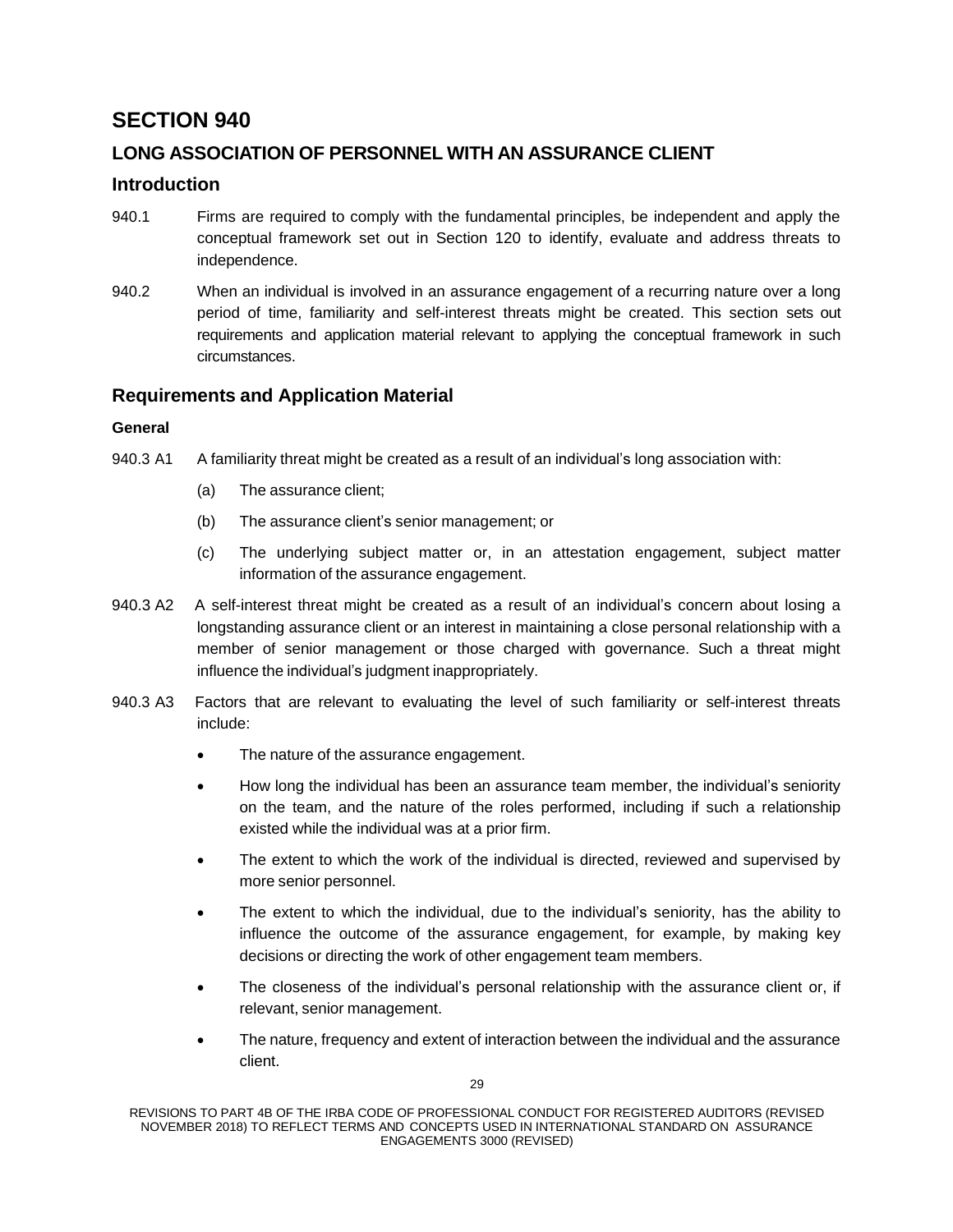- Whether the nature or complexity of the underlying subject matter or subject matter information has changed.
- Whether there have been any recent changes in the individual or individuals at the assurance client who are responsible for the underlying subject matter or, in an attestation engagement, the subject matter information or, if relevant, senior management.
- 940.3 A4 The combination of two or more factors might increase or reduce the level of the threats. For example, familiarity threats created over time by the increasingly close relationship between an assurance team member and an individual at the assurance client who is in a position to exert significant influence over the underlying subject matter or, in an attestation engagement, the subject matter information, would be reduced by the departure of that individual from the client.
- 940.3 A5 An example of an action that might eliminate the familiarity and self-interest threats in relation to a specific engagement would be rotating the individual off the assurance team.
- 940.3 A6 Examples of actions that might be safeguards to address such familiarity or self-interest threats include:
	- Changing the role of the individual on the assurance team or the nature and extent of the tasks the individual performs.
	- Having an appropriate reviewer who was not an assurance team member review the work of the individual.
	- Performing regular independent internal or external quality reviews of the engagement.
- **R940.4** If a firm decides that the level of the threats created can only be addressed by rotating the individual off the assurance team, the firm shall determine an appropriate period during which the individual shall not:
	- **(a)** Be a member of the engagement team for the assurance engagement;
	- **(b)** Provide quality control for the assurance engagement; or
	- **(c)** Exert direct influence on the outcome of the assurance engagement.

The period shall be of sufficient duration to allow the familiarity and self-interest threats to be addressed.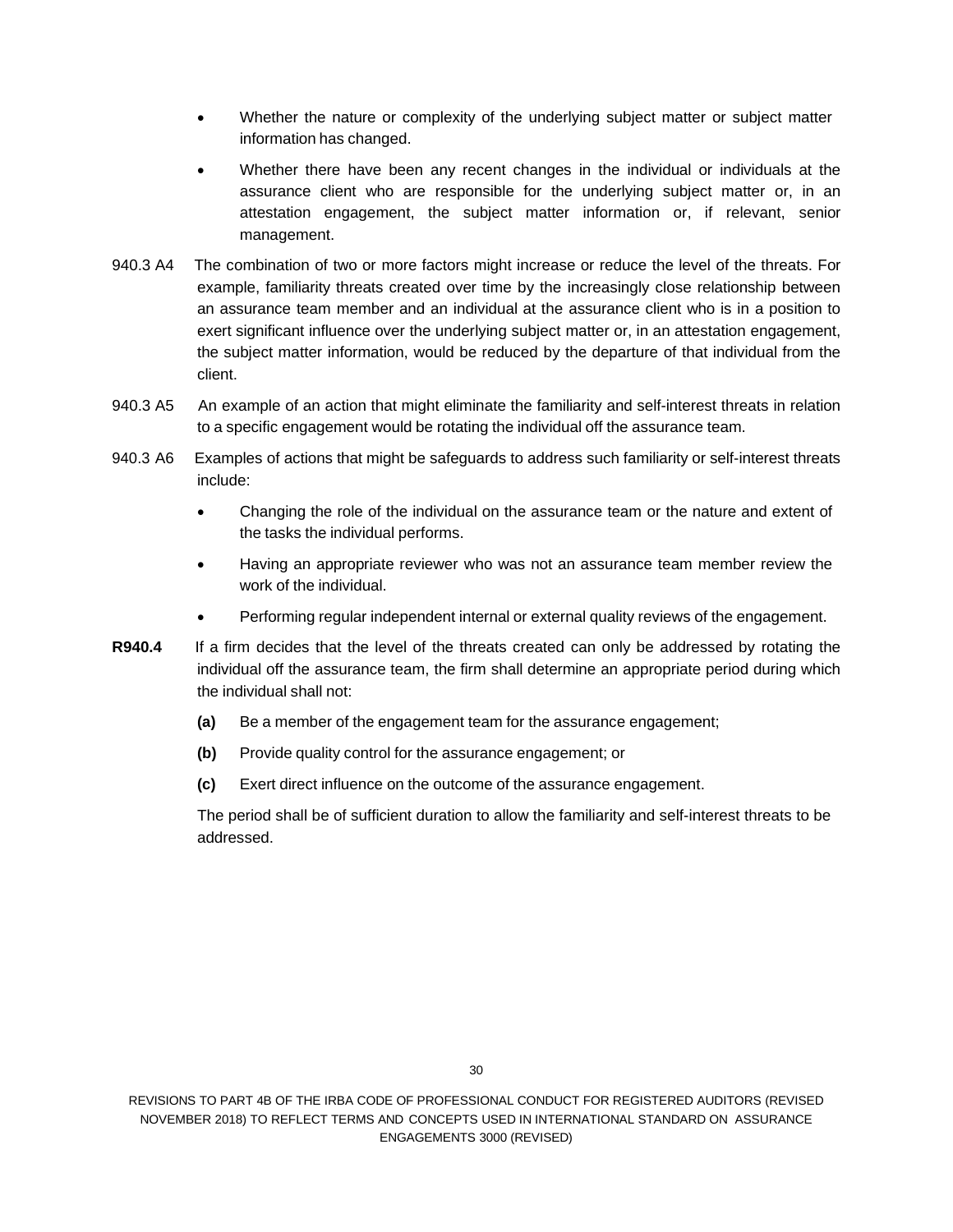# **PROVISION OF NON-ASSURANCE SERVICES TO ASSURANCE CLIENTS**

## **Introduction**

- 950.1 Firms are required to comply with the fundamental principles, be independent, and apply the conceptual framework set out in Section 120 to identify, evaluate and address threats to independence.
- 950.2 Firms might provide a range of non-assurance services to their assurance clients, consistent with their skills and expertise. Providing certain non-assurance services to assurance clients might create threats to compliance with the fundamental principles and threats to independence. This section sets out specific requirements and application material relevant to applying the conceptual framework in such circumstances.

# **Requirements and Application Material**

## **General**

- **R950.3** Before a firm accepts an engagement to provide a non-assurance service to an assurance client, the firm shall determine whether providing such a service might create a threat to independence.
- 950.3 A1 The requirements and application material in this section assist firms in analysing certain types of non-assurance services and the related threats that might be created when a firm accepts or provides non-assurance services to an assurance client.
- 950.3 A2 New business practices, the evolution of financial markets and changes in information technology are among the developments that make it impossible to draw up an all-inclusive list of non-assurance services that might be provided to an assurance client. As a result, the Code does not include an exhaustive listing of all non-assurance services that might be provided to an assurance client.

## *Evaluating Threats*

- 950.4 A1 Factors that are relevant in evaluating the level of threats created by providing a non-assurance service to an assurance client include:
	- The nature, scope and purpose of the service.
	- The degree of reliance that will be placed on the outcome of the service as part of the assurance engagement.
	- The legal and regulatory environment in which the service is provided.
	- Whether the outcome of the service will affect the underlying subject matter and, in an attestation engagement, matters reflected in the subject matter information of the assurance engagement, and, if so:
		- $\circ$  The extent to which the outcome of the service will have a material or significant effect on the underlying subject matter and, in an attestation engagement, the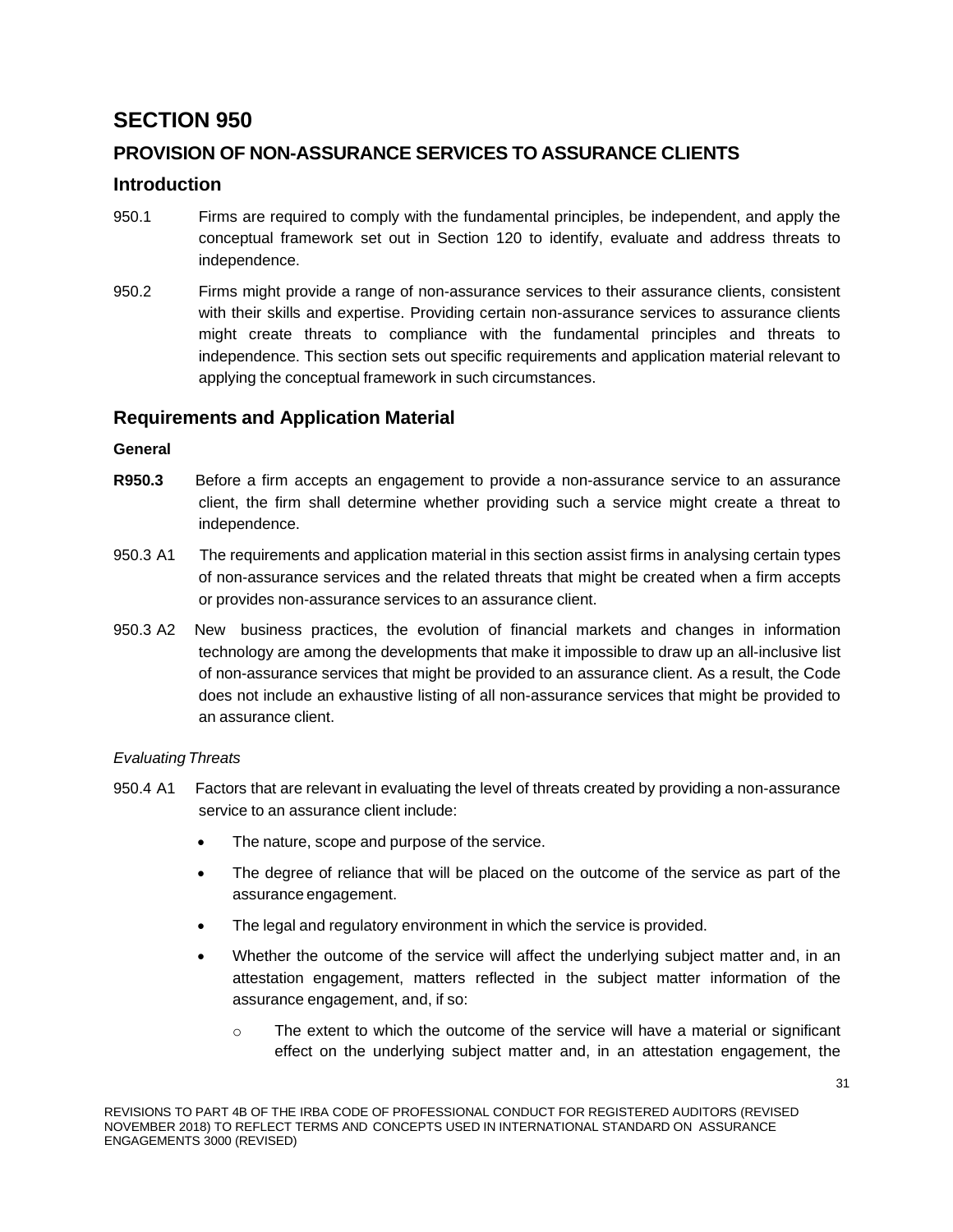subject matter information of the assurance engagement.

- $\circ$  The extent of the assurance client's involvement in determining significant matters of judgment.
- The level of expertise of the client's management and employees with respect to the type of service provided.

## Materiality in Relation to an Assurance Client's Information

950.4 A2 The concept of materiality in relation to an assurance client's subject matter information is addressed in *International Standard on Assurance Engagements (ISAE) 3000 (Revised), Assurance Engagements other than Audits or Reviews of Historical Financial Information*. The determination of materiality involves the exercise of professional judgment and is impacted by both quantitative and qualitative factors. It is also affected by perceptions of the financial or other information needs of users.

Multiple Non-assurance Services Provided to the Same Assurance Client

950.4 A3 A firm might provide multiple non-assurance services to an assurance client. In these circumstances the combined effect of threats created by providing those services is relevant to the firm's evaluation of threats.

## *Addressing Threats*

950.5 A1 Paragraph 120.10 A2 includes a description of safeguards. In relation to providing nonassurance services to assurance clients, safeguards are actions, individually or in combination, that the firm takes that effectively reduce threats to independence to an acceptable level. In some situations, when a threat is created by providing a service to an assurance client, safeguards might not be available. In such situations, the application of the conceptual framework set out in Section 120 requires the firm to decline or end the non-assurance service or the assurance engagement.

## *Prohibition on Assuming Management Responsibilities*

- **R950.6** A firm shall not assume a management responsibility related to the underlying subject matter and, in an attestation engagement, the subject matter information of an assurance engagement provided by the firm. If the firm assumes a management responsibility as part of any other service provided to the assurance client, the firm shall ensure that the responsibility is not related to the underlying subject matter and, in an attestation engagement, the subject matter information of the assurance engagement provided by the firm.
- 950.6 A1 Management responsibilities involve controlling, leading and directing an entity, including making decisions regarding the acquisition, deployment and control of human, financial, technological, physical and intangible resources.
- 950.6 A2 Providing a non-assurance service to an assurance client creates self-review and self-interest threats if the firm assumes a management responsibility when performing the service. In relation to providing a service related to the underlying subject matter and, in an attestation engagement, the subject matter information of an assurance engagement provided by the firm, assuming a management responsibility also creates a familiarity threat and might create an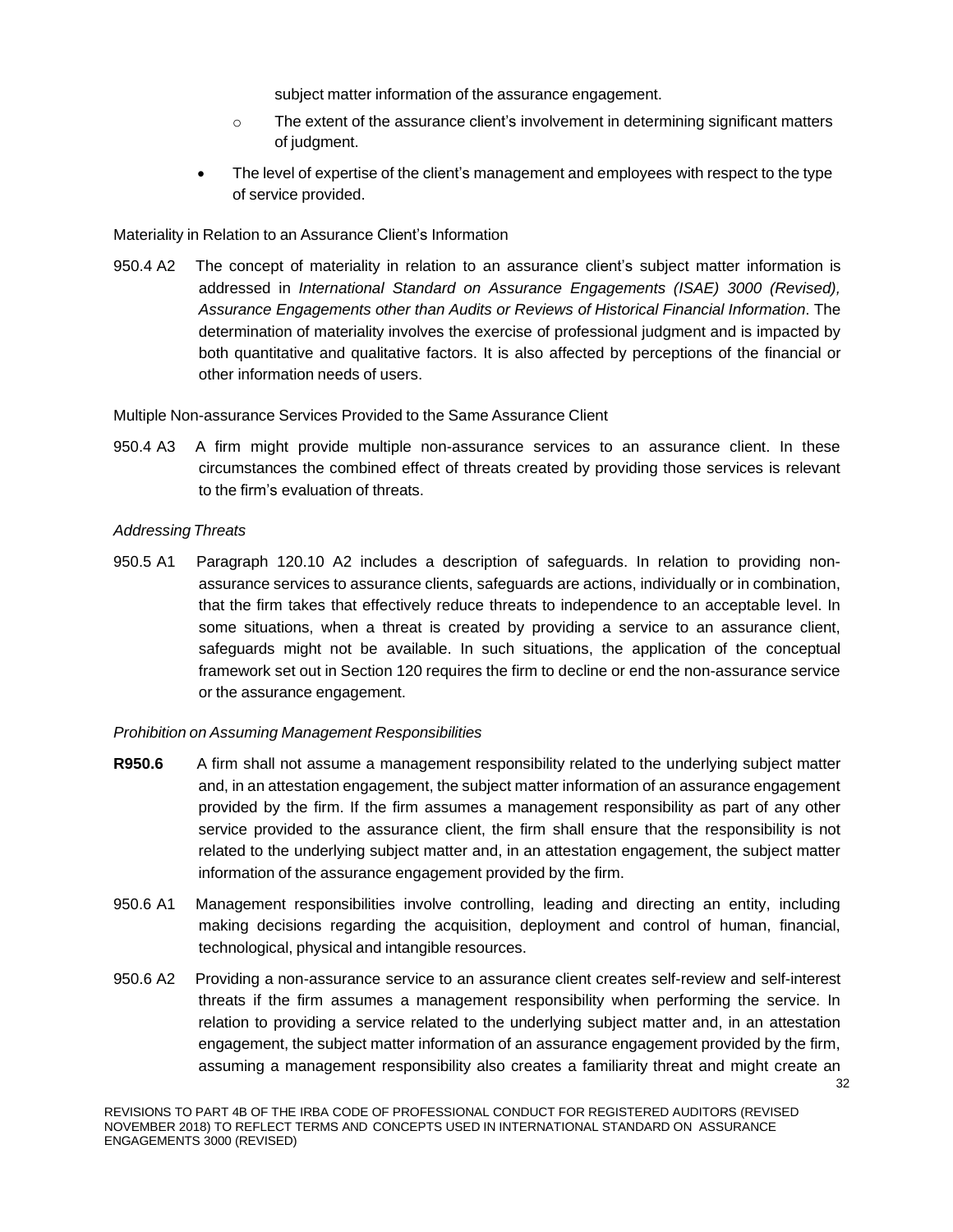advocacy threat because the firm becomes too closely aligned with the views and interests of management.

- 950.6 A3 Determining whether an activity is a management responsibility depends on the circumstances and requires the exercise of professional judgment. Examples of activities that would be considered a management responsibility include:
	- Setting policies and strategic direction.
	- Hiring or dismissing employees.
	- Directing and taking responsibility for the actions of employees in relation to the employees' work for the entity.
	- Authorising transactions.
	- Controlling or managing bank accounts or investments.
	- Deciding which recommendations of the firm or other third parties to implement.
	- Reporting to those charged with governance on behalf of management.
	- Taking responsibility for designing, implementing, monitoring and maintaining internal control.
- 950.6 A4 Providing advice and recommendations to assist the management of an assurance client in discharging its responsibilities is not assuming a management responsibility. (Ref: Paras. R950.6 to 950.6 A3).
- **R950.7** To avoid assuming a management responsibility when providing non-assurance services to an assurance client that are related to the underlying subject matter and, in an attestation engagement, the subject matter information of the assurance engagement, the firm shall be satisfied that client management makes all related judgments and decisions that are the proper responsibility of management. This includes ensuring that the client's management:
	- **(a)** Designates an individual who possesses suitable skill, knowledge and experience to be responsible at all times for the client's decisions and to oversee the services. Such an individual, preferably within senior management, would understand:
		- **(i)** The objectives, nature and results of the services; and
		- **(ii)** The respective client and firm responsibilities.

However, the individual is not required to possess the expertise to perform or re-perform the services.

- **(b)** Provides oversight of the services and evaluates the adequacy of the results of the service performed for the client's purpose; and
- **(c)** Accepts responsibility for the actions, if any, to be taken arising from the results of the services.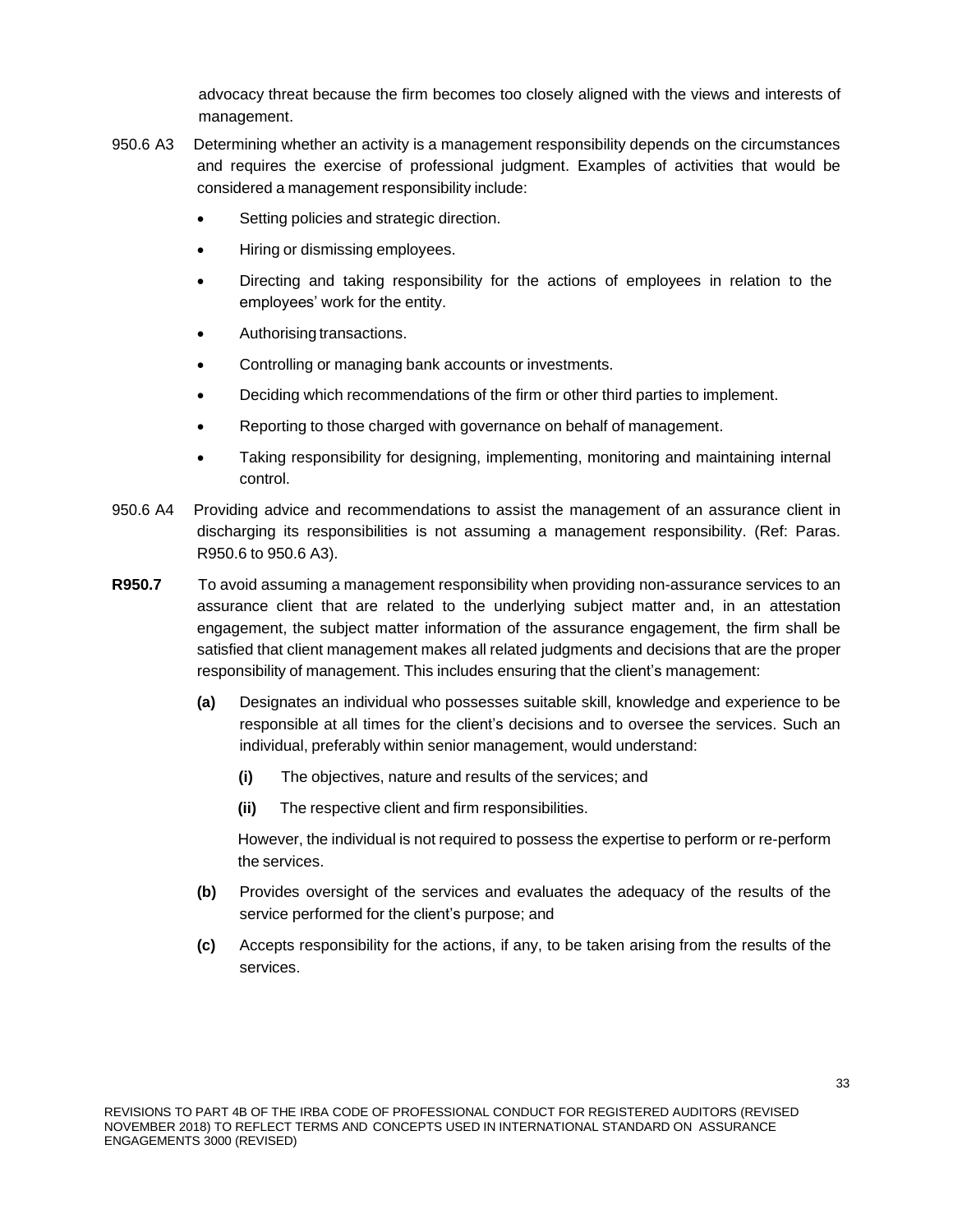#### *Other Considerations Related to Providing Specific Non-Assurance Services*

- 950.8 A1 A self-review threat might be created if, in an attestation engagement, the firm is involved in the preparation of subject matter information which subsequently becomes the subject matter information of an assurance engagement. Examples of non-assurance services that might create such self-review threats when providing services related to the subject matter information of an assurance engagement include:
	- (a) Developing and preparing prospective information and subsequently issuing an assurance report on this information.
	- (b) Performing a valuation that is related to or forms part of the subject matter information of an assurance engagement.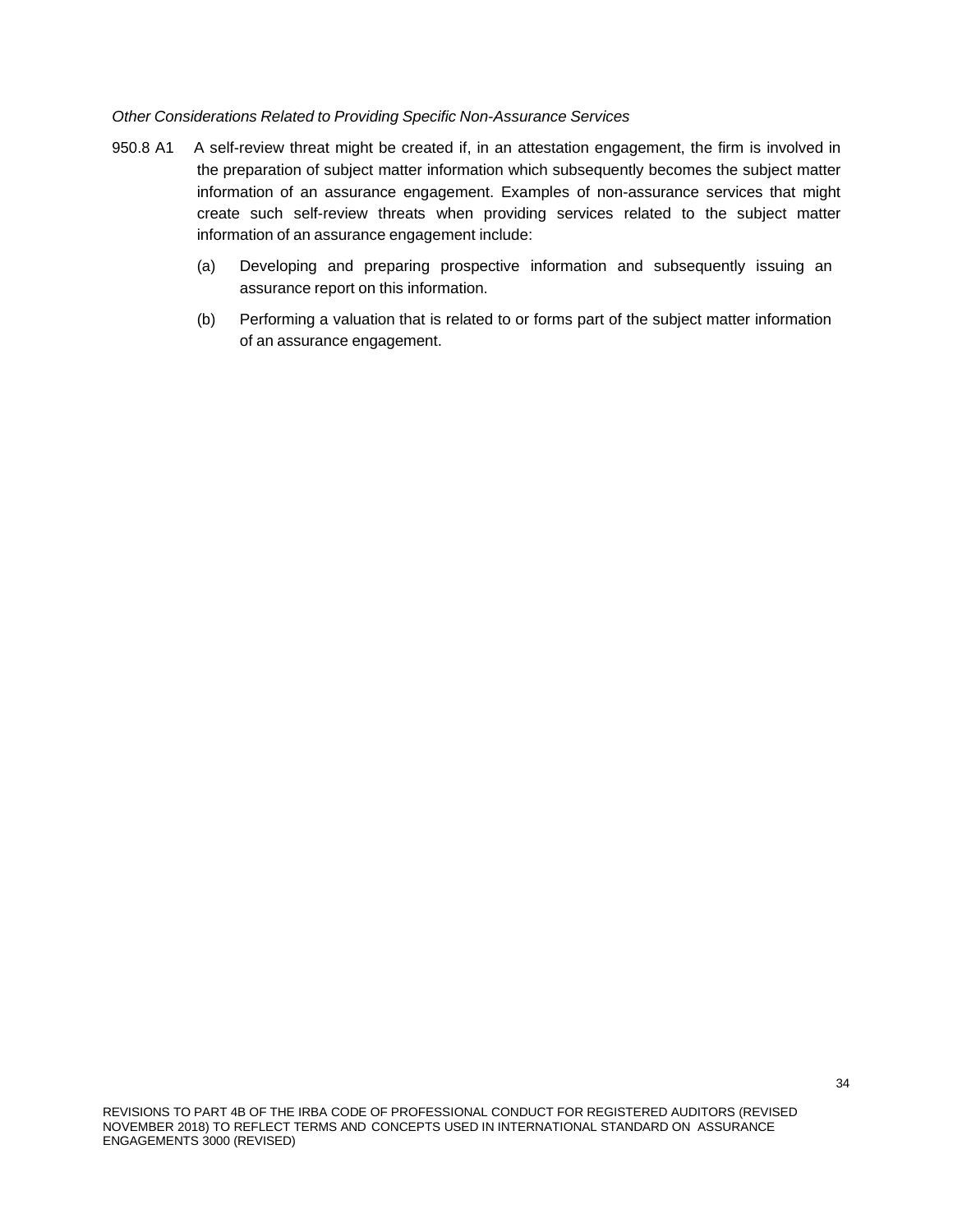# **REPORTS THAT INCLUDE A RESTRICTION ON USE AND DISTRIBUTION (ASSURANCE ENGAGEMENTS OTHER THAN AUDIT AND REVIEW ENGAGEMENTS)**

## **Introduction**

- 990.1 Firms are required to comply with the fundamental principles, be independent and apply the conceptual framework set out in Section 120 to identify, evaluate and address threats to independence.
- 990.2 This section sets out certain modifications to Part 4B which are permitted in certain circumstances involving assurance engagements where the report includes a restriction on use and distribution. In this section, an engagement to issue a restricted use and distribution assurance report in the circumstances set out in paragraph R990.3 is referred to as an "eligible assurance engagement."

# **Requirements and Application Material**

## **General**

- **R990.3** When a firm intends to issue a report on an assurance engagement which includes a restriction on use and distribution, the independence requirements set out in Part 4B shall be eligible for the modifications that are permitted by this section, but only if:
	- **(a)** The firm communicates with the intended users of the report regarding the modified independence requirements that are to be applied in providing the service; and
	- **(b)** The intended users of the report understand the purpose, subject matter information and limitations of the report and explicitly agree to the application of the modifications.
- 990.3 A1 The intended users of the report might obtain an understanding of the purpose, subject matter information, and limitations of the report by participating, either directly, or indirectly through a representative who has authority to act for the intended users, in establishing the nature and scope of the engagement. In either case, this participation helps the firm to communicate with intended users about independence matters, including the circumstances that are relevant to applying the conceptual framework. It also allows the firm to obtain the agreement of the intended users to the modified independence requirements.
- **R990.4** Where the intended users are a class of users who are not specifically identifiable by name at the time the engagement terms are established, the firm shall subsequently make such users aware of the modified independence requirements agreed to by their representative.
- 990.4 A1 For example, where the intended users are a class of users such as lenders in a syndicated loan arrangement, the firm might describe the modified independence requirements in an engagement letter to the representative of the lenders. The representative might then make the firm's engagement letter available to the members of the group of lenders to meet the requirement for the firm to make such users aware of the modified independence requirements agreed to by the representative.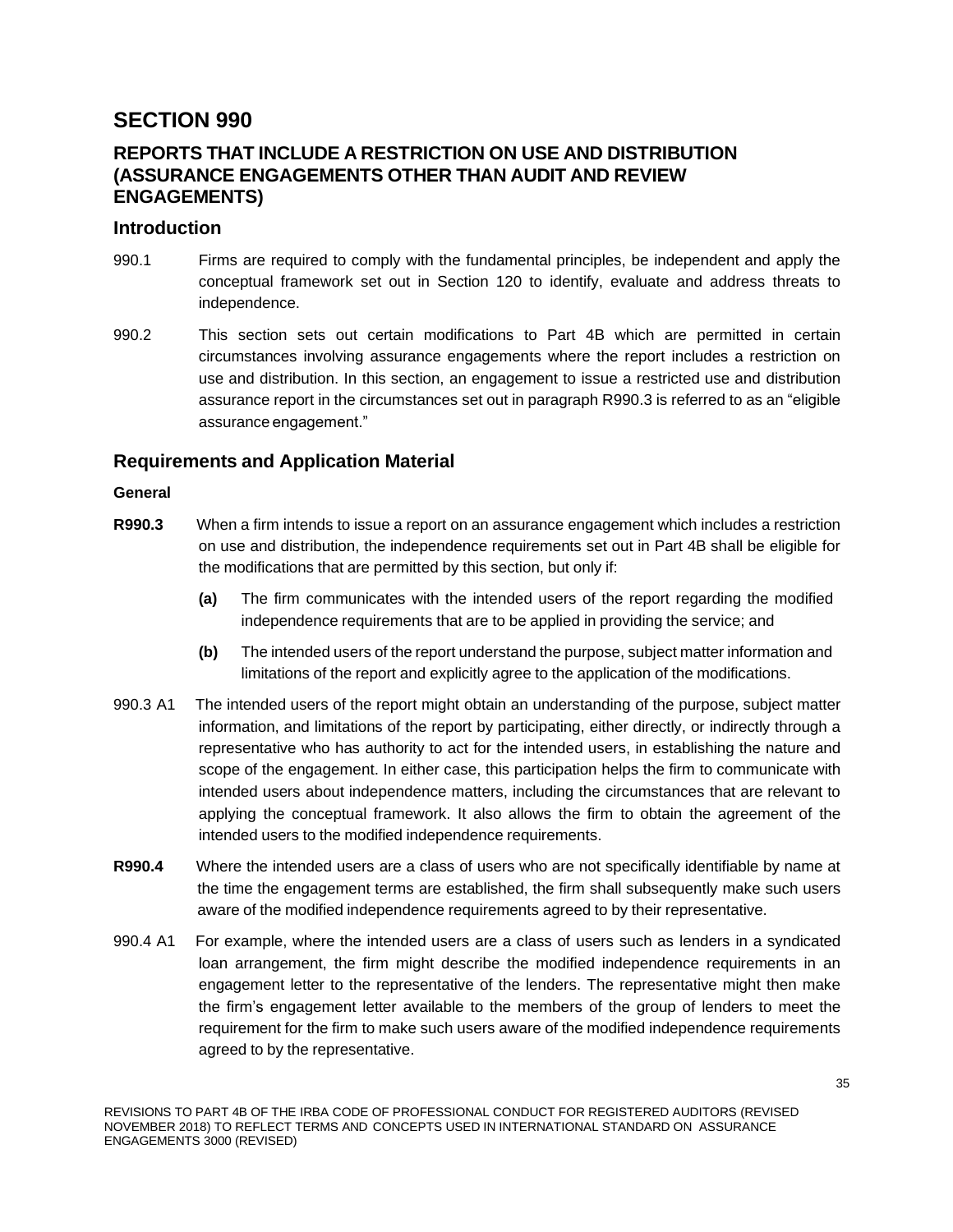- **R990.5** When the firm performs an eligible assurance engagement, any modifications to Part 4B shall be limited to those modifications set out in paragraphs R990.7 and R990.8.
- **R990.6** If the firm also issues an assurance report that does not include a restriction on use and distribution for the same client, the firm shall apply Part 4B to that assurance engagement.

#### **Financial Interests, Loans and Guarantees, Close Business, Family and Personal Relationships**

- **R990.7** When the firm performs an eligible assurance engagement:
	- **(a)** The relevant provisions set out in Sections 910, 911, 920, 921, 922 and 924 need apply only to the members of the engagement team, and their immediate and close family members;
	- **(b)** The firm shall identify, evaluate and address any threats to independence created by interests and relationships, as set out in Sections 910, 911, 920, 921, 922 and 924, between the assurance client and the following assurance team members;
		- **(i)** Those who provide consultation regarding technical or industry specific issues, transactions or events; and
		- **(ii)** Those who provide quality control for the engagement, including those who perform the engagement quality control review; and
	- **(c)** The firm shall evaluate and address any threats that the engagement team has reason to believe are created by interests and relationships between the assurance client and others within the firm who can directly influence the outcome of the assurance engagement, as set out in Sections 910, 911, 920, 921, 922 and 924.
- 990.8 A1 Others within the firm who can directly influence the outcome of the assurance engagement include those who recommend the compensation, or who provide direct supervisory, management or other oversight, of the assurance engagement partner in connection with the performance of the assurance engagement.
- **R990.8** When the firm performs an eligible assurance engagement, the firm shall not hold a material direct or a material indirect financial interest in the assurance client.